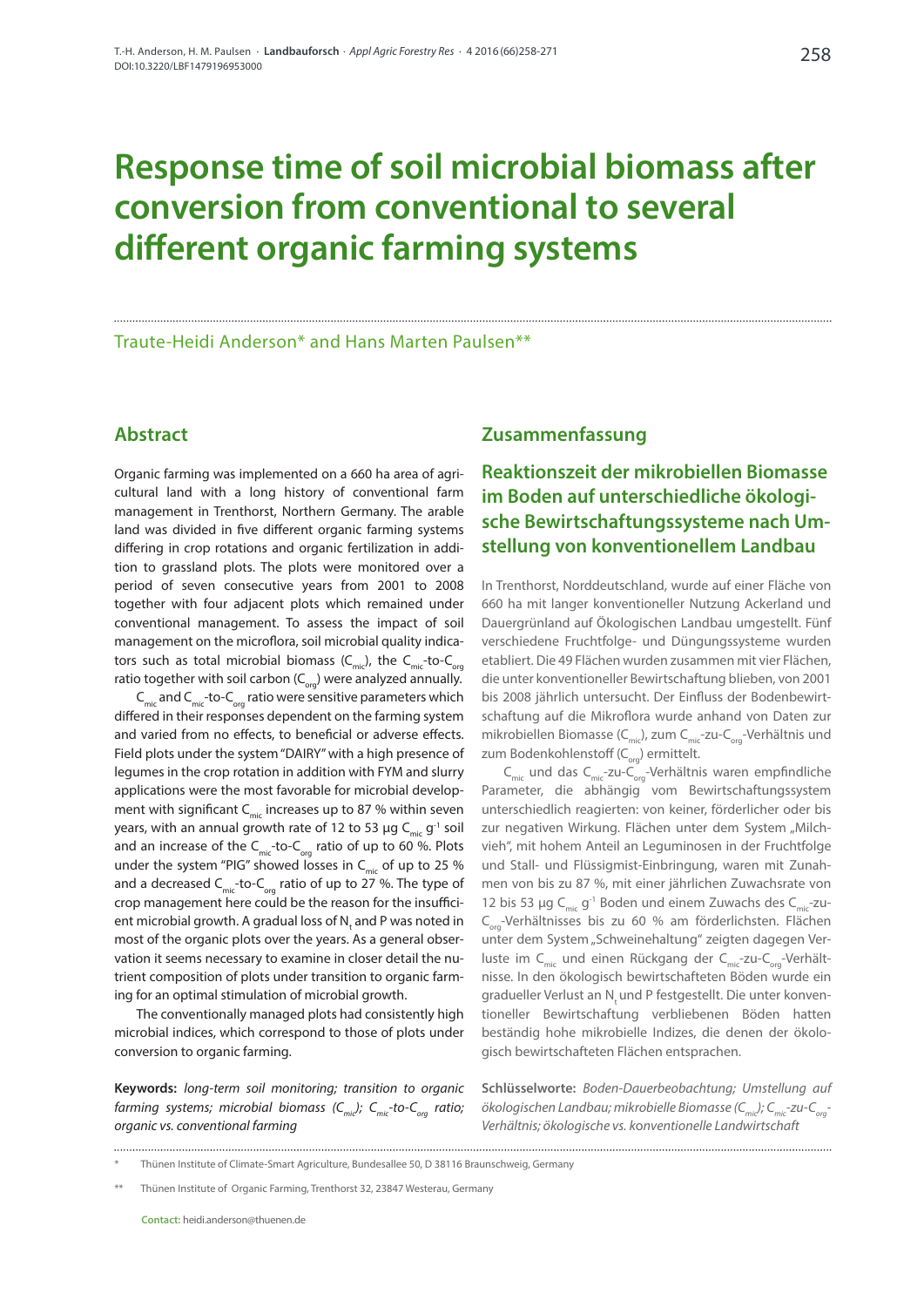# **1 Introduction**

Along with the "Industrial Revolution" during the second half of the 18<sup>th</sup> century synthetic fertilizers and pesticides (the inorganic methods) were introduced in agriculture which seemed superior at that time for an efficient food production. These today so-called "conventional" farming practices replaced the traditional form of farming, the basis of the so-called "organic farming", to a great extent in the western world. However, during the last decades, world-wide concern has been growing that agricultural intensification leads to soil erosion, loss of organic matter and of biodiversity (Francaviglia, 2004) with an associated loss of soil fertility. The propagation of organic farming management and research again became an issue (review Diacono and Montemurro, 2010) as an alternative and with it the rise in "organic" food products in Europe and world-wide, concomitant with an increasing share of organic agricultural land in comparison to conventional practices (Yussefi et al., 2000; Willer et al., 2013).

Existing research-oriented long-term organic farming systems aroused the interest of a broader scientific community, since organic farming touches many areas – from soil development, productivity or environmental protection (e.g., Lindenthahl et al., 1996; FIBL, 2000; Emmerling et al., 2001; Stockdale et al., 2001; Agroscope FAL Reckenholz, 2004; Quintern et al., 2006; Birkhofer et al., 2008). Since the soil microflora was known to be the main driving agent for organic matter transformations (e.g., overview Lynch, 1991; review Emmerling, 2005), soil development, fertility and sustainability it seemed obvious to test the microflora as a possible soil quality indicator. Reviews on the interrelationship between the microbial compartment and biogeochemical cycling are given by Elliott (1997) and Pankhurst et al. (1997). A strong relationship between the amount of soil organic carbon and the soil microbial biomass carbon was detected (e.g., Adams and Laughlin, 1981; Jenkinson and Ladd, 1981; Brookes et al., 1984) and a direct linear relationship between these two parameters reported (Anderson and Domsch, 1980). It became evident that agricultural management practices influenced the  $C_{\text{mic}}$ -to- $C_{\text{org}}$  ratio. It could be shown that percent  $C<sub>mic</sub>$ -to- $C<sub>ora</sub>$  was significantly higher in continuous crop rotation plots in comparison to monoculture plots (Anderson and Domsch, 1989). Any change in field management will obviously have effects on the soil microbial biomass. Particularly litter quality of the harvest residues is a key factor regulating microbial biomass activity (Dickinson and Pugh, 1974).That is, the status of soil microbial biomass provides an early indication of a change in comparison to soil chemical indices such as soil carbon (Powlson et al., 1987). Further studies supported evidence that the microbial biomass and further the  $C_{\text{mic}}$ -to- $C_{\text{ora}}$  ratio could be taken as soil quality indicators (e.g., Anderson and Domsch, 1986; Powlson et al., 1987; Witter et al., 1993; Anderson, 2003; Höper and Kleefisch, 2001; Joergensen and Emmerling, 2006).

The present study was carried out at the Thünen Institute of Organic Farming in Trenthorst/Wulmenau, Northern Germany. The concept encompassed research on organic cattle husbandry (dairy), organic sheep-, goat- and pig husbandry, organic grassland management and organic cash crop systems (stockless). Further information on the history, structure and management of these organic farming systems can also be found elsewhere (Rahmann, 2001; Schaub et al., 2007; [www.thuenen.de/en/ol/,](http://www.thuenen.de/en/ol/) see project: Long-term effects of organic farming systems).

In the present investigation the microbiological parameters "microbial biomass and the  $C_{\text{mic}}$ -to- $C_{\text{ora}}$  ratio" were used as indices for estimating the impact and development of the microflora in the soils under the different organic farming management practices over a period of seven years aiming to understand better which soil treatment conditions provide the best environmental conditions for microbial qrowth and to examine the sensitivity of the  $C_{\text{mic}}$ -to- $C_{\text{ora}}$  parameter which denotes the availability of carbon to the microflora in a particular soil system. The study differs from similar investigations in its wide-ranging organic farming system approach and in that all farming systems are located in the same geographical area.

The present analysis should be seen as an interims report since from ecosystem analyses it is known that after a change it can take decades until a new final stable condition (climax) is reached (Odum, 1969).

## **2 Material and methods**

## *2.1 Experimental site and soil properties*

The research area of the Thünen Institute of Organic Farming at Trenthorst/Wulmenau encompasses 660 ha and is located in Northern Germany (farm midpoint 53°47' N, 10°32' E). The property has a long history of agricultural use going back to the Middle Ages. For that reason nearly all current experimental plots at the site have been used as permanent grassland or agricultural land for centuries, but at least for more than 40 years. Soil types on the site are classified as stagnic Luvisols (BGR, 2008) from boulder clay with silty-loamy texture. Bulk densities of the top soils are around 1.3 to 1.5 g  $cm<sup>3</sup>$ . Average temperature and rainfall are 8.8 °C and 685 mm a–1, respectively. Soils are characterized by sufficient plant available nutrients (N, P, K and Mg). Soil pH was on average 5.5 in grassland and 6.5 in arable land (Böhm et al., 2014; Ohm et al., 2015) and had remained quite stable over the years until the end of the monitoring period. Some initial soil properties are presented in Table 1.

## *2.2 Experimental design and soil sampling*

The plots established for the organic farming trial comply with the EU directive No 834/2007 of June 2007 on organic production and labelling of organic products and repealing regulation (EEC) No 2092/91. During conversion to organic farming in 2001/02, the agricultural land of the research farm was divided into four permanent farming systems designated by the terms "DAIRY", "PIG", "STOCKLESS1" and "MIXED" and one free crop rotation "STOCKLESS2" together with permanent "GRASSLAND". These organic systems had different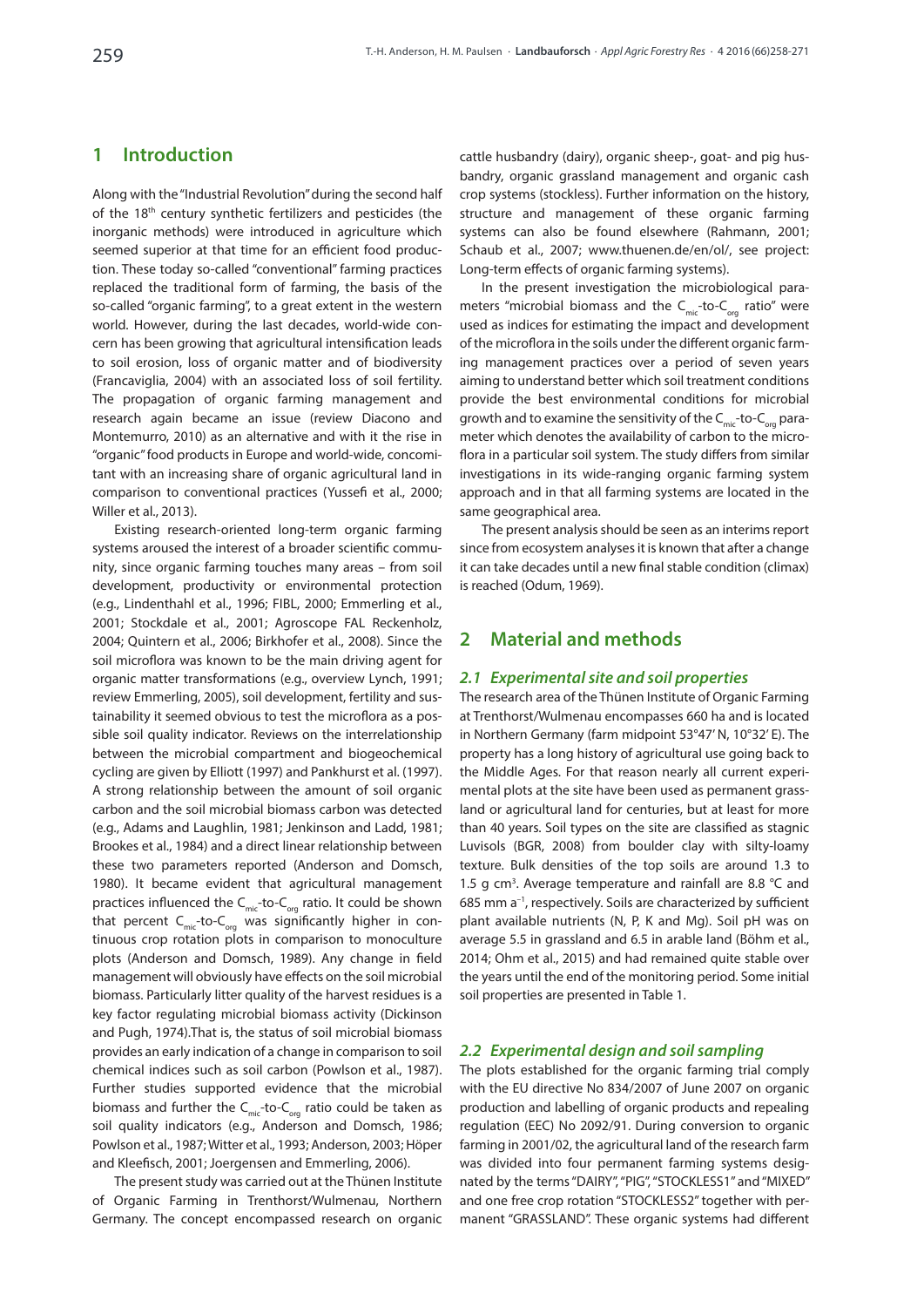#### **Table 1**

Initial soil conditions 2001 and one year after conversion 2003.

| <b>Plot</b><br>No.                           | $\mathsf{C}_{\mathsf{org}}$                                                                                                                                                                                                                                                                                                                                                                                                                                                                                                                         | pH                | $\mathsf{C}_{_{\sf mic}}$ | $\mathsf{C}_{\mathsf{org}}$ | $N_{t}$      | $\mathsf{P}^*$<br><b>CAL</b> | pH                | Clay         | $\mathsf{C}_{_{\sf mic}}$       |
|----------------------------------------------|-----------------------------------------------------------------------------------------------------------------------------------------------------------------------------------------------------------------------------------------------------------------------------------------------------------------------------------------------------------------------------------------------------------------------------------------------------------------------------------------------------------------------------------------------------|-------------------|---------------------------|-----------------------------|--------------|------------------------------|-------------------|--------------|---------------------------------|
|                                              | $[%] \centering \subfloat[\centering]{{\includegraphics[width=0.25\textwidth]{figs/fig100000.pdf} }}% \subfloat[\centering]{{\includegraphics[width=0.25\textwidth]{figs/fig100000.pdf} }}% \subfloat[\centering]{{\includegraphics[width=0.25\textwidth]{figs/fig100000.pdf} }}% \subfloat[\centering]{{\includegraphics[width=0.25\textwidth]{figs/fig10000.pdf} }}% \subfloat[\centering]{{\includegraphics[width=0.25\textwidth]{figs/fig10000.pdf} }}% \subfloat[\centering]{{\includegraphics[width=0.25\textwidth]{figs/fig10000.pdf} }}% \$ | CaCl <sub>,</sub> | [µg $g^{-1}$ soil]        | $[\%]$                      | $[%]$        | mg 100g <sup>-1</sup>        | CaCl <sub>2</sub> | $[%]$        | [ $\mu$ g g <sup>-1</sup> soil] |
|                                              |                                                                                                                                                                                                                                                                                                                                                                                                                                                                                                                                                     | <b>Year 2001</b>  |                           |                             |              |                              | <b>Year 2003</b>  |              |                                 |
| $\mathbf{1}$                                 | 1.10                                                                                                                                                                                                                                                                                                                                                                                                                                                                                                                                                | 6.4               | 292                       | 1.25                        | 0.12         | 10.0                         | 6.7               | 16.0         | 298                             |
| $\overline{2}$                               | 1.15                                                                                                                                                                                                                                                                                                                                                                                                                                                                                                                                                | 6.5               | 288                       | 1.85                        | 0.18         | 8.9                          | $5.0$             | 10.5         | 326                             |
| 3                                            | 1.10                                                                                                                                                                                                                                                                                                                                                                                                                                                                                                                                                | 6.4               | 270                       | 1.07                        | 0.13         | 9.3                          | 6.6               | 14.1         | 276                             |
| $\overline{4}$                               | 1.23                                                                                                                                                                                                                                                                                                                                                                                                                                                                                                                                                | 6.4               | 258                       | 1.13                        | 0.11         | 9.7                          | 6.7               | 15.6         | 296                             |
| 5                                            | 1.21                                                                                                                                                                                                                                                                                                                                                                                                                                                                                                                                                | 6.7               | 409                       | 2.07                        | 0.21         | 12.4                         | 6.7               | 16.9         | 719                             |
| 6                                            | 1.30                                                                                                                                                                                                                                                                                                                                                                                                                                                                                                                                                | 6.9               | 380                       | 3.67                        | 0.41         | 20.9                         | 6.2               | 15.4         | 765                             |
| $\overline{7}$                               | 1.23                                                                                                                                                                                                                                                                                                                                                                                                                                                                                                                                                | 6.8               | 350                       | 2.06                        | 0.20         | 11.7                         | 6.8               | 18.1         | 622                             |
| $\,8\,$                                      | 1.20                                                                                                                                                                                                                                                                                                                                                                                                                                                                                                                                                | 6.6               | 350                       | 1.34                        | 0.13         | 9.8                          | 6.9               | 17.8         | 359                             |
| 9<br>10                                      | 1.20<br>1.14                                                                                                                                                                                                                                                                                                                                                                                                                                                                                                                                        | 6.6<br>6.3        | 353<br>346                | 1.30<br>1.21                | 0.12<br>0.12 | 8.1<br>6.4                   | 6.8<br>6.6        | 19.0<br>17.2 | 367<br>281                      |
| 11                                           | 1.18                                                                                                                                                                                                                                                                                                                                                                                                                                                                                                                                                | 6.4               | 328                       | 1.12                        | 0.09         | $6.2\,$                      | 6.8               | 12.8         | 332                             |
| 12                                           | 1.22                                                                                                                                                                                                                                                                                                                                                                                                                                                                                                                                                | 6.6               | 451                       | 1.48                        | 0.14         | 8.6                          | 6.9               | 17.6         | 337                             |
| 13                                           | 1.23                                                                                                                                                                                                                                                                                                                                                                                                                                                                                                                                                | 6.2               | 360                       | 1.27                        | 0.09         | 7.7                          | 6.9               | 16.2         | 234                             |
| 14                                           | 1.09                                                                                                                                                                                                                                                                                                                                                                                                                                                                                                                                                | 6.5               | 397                       | 1.36                        | 0.13         | n.d.                         | 6.7               | 18.8         | 359                             |
| 15                                           | 1.27                                                                                                                                                                                                                                                                                                                                                                                                                                                                                                                                                | 6.6               | 463                       | 1.40                        | 0.13         | 11.7                         | 6.8               | 18.5         | 344                             |
| 16                                           | 1.22                                                                                                                                                                                                                                                                                                                                                                                                                                                                                                                                                | 6.4               | 382                       | 1.33                        | 0.13         | 10.8                         | 6.6               | 16.5         | 453                             |
| 17                                           | 1.23                                                                                                                                                                                                                                                                                                                                                                                                                                                                                                                                                | 6.4               | 493                       | 1.44                        | 0.15         | 9.2                          | 6.6               | 20.5         | 494                             |
| 18                                           | 1.30                                                                                                                                                                                                                                                                                                                                                                                                                                                                                                                                                | 6.4               | 466                       | 1.49                        | 0.15         | 10.3                         | 6.9               | 18.5         | 301                             |
| 19                                           | 1.23                                                                                                                                                                                                                                                                                                                                                                                                                                                                                                                                                | 6.3               | 428                       | 1.38                        | 0.15         | 11.0                         | 6.8               | 18.0         | 326                             |
| 20                                           | 1.31                                                                                                                                                                                                                                                                                                                                                                                                                                                                                                                                                | 6.2               | 476                       | 1.45                        | 0.15         | 9.6                          | 6.8               | 18.4         | 308                             |
| 21                                           | 1.16                                                                                                                                                                                                                                                                                                                                                                                                                                                                                                                                                | 6.3               | 576                       | 1.31                        | 0.13         | 10.3                         | 6.8               | 16.4         | 379                             |
| 22                                           | 1.20                                                                                                                                                                                                                                                                                                                                                                                                                                                                                                                                                | 6.4               | 453                       | 1.20                        | 0.11         | $7.5$                        | 6.5               | 15.8         | 268                             |
| 23                                           | 1.20                                                                                                                                                                                                                                                                                                                                                                                                                                                                                                                                                | 6.5               | 427                       | 1.20                        | 0.12         | $7.2\,$                      | 6.8               | 17.1         | 292                             |
| 24                                           | 1.13                                                                                                                                                                                                                                                                                                                                                                                                                                                                                                                                                | 6.4               | 394                       | 1.26                        | 0.12         | 7.8                          | 6.5               | 19.1         | 326                             |
| 25                                           | 1.18<br>1.12                                                                                                                                                                                                                                                                                                                                                                                                                                                                                                                                        | 6.6               | 300                       | 1.40                        | 0.13<br>0.12 | 8.9                          | 7.1               | 18.8         | 293<br>260                      |
| 26<br>27                                     | 1.20                                                                                                                                                                                                                                                                                                                                                                                                                                                                                                                                                | 6.3<br>6.5        | 411<br>420                | 1.29<br>1.53                | 0.15         | 7.4<br>7.8                   | 6.9<br>7.1        | 16.8<br>18.6 | 259                             |
| 28                                           | 1.15                                                                                                                                                                                                                                                                                                                                                                                                                                                                                                                                                | 6.4               | 470                       | 1.59                        | 0.16         | 11.2                         | 6.8               | 19.8         | 390                             |
| 29                                           | n.d.                                                                                                                                                                                                                                                                                                                                                                                                                                                                                                                                                | n.d.              | n.d.                      | 3.31                        | 0.34         | 16.0                         | 5.4               | 15.1         | 667                             |
| 30                                           | n.d.                                                                                                                                                                                                                                                                                                                                                                                                                                                                                                                                                | n.d.              | n.d.                      | 3.76                        | 0.38         | 16.2                         | 5.6               | 14.9         | 789                             |
| 31                                           | 1.07                                                                                                                                                                                                                                                                                                                                                                                                                                                                                                                                                | 6.3               | 330                       | 1.15                        | 0.11         | 7.4                          | 6.4               | 12.1         | 306                             |
| 32                                           | n.d.                                                                                                                                                                                                                                                                                                                                                                                                                                                                                                                                                | n.d.              | n.d.                      | 4.98                        | 0.52         | 12.7                         | 7.8               | 15.9         | 1240                            |
| 33                                           | n.d.                                                                                                                                                                                                                                                                                                                                                                                                                                                                                                                                                | n.d.              | n.d.                      | 4.47                        | 0.46         | 19.0                         | 5.7               | 18.1         | 1148                            |
| 34                                           | 1.13                                                                                                                                                                                                                                                                                                                                                                                                                                                                                                                                                | 6.3               | 390                       | 1.14                        | 0.11         | 8.7                          | 6.8               | 17.0         | 285                             |
| 35                                           | 1.18                                                                                                                                                                                                                                                                                                                                                                                                                                                                                                                                                | 6.4               | 326                       | 1.27                        | n.d.         | 8.0                          | 6.4               | 20.3         | n.d.                            |
| 36                                           | 1.22                                                                                                                                                                                                                                                                                                                                                                                                                                                                                                                                                | 6.5               | 362                       | 1.15                        | 0.12         | 9.4                          | 6.6               | 21.0         | 271                             |
| 37                                           | 1.23                                                                                                                                                                                                                                                                                                                                                                                                                                                                                                                                                | 6.5               | 405                       | 1.18                        | 0.12         | 8.5                          | 6.5               | 18.7         | 294                             |
| 38                                           | 1.23                                                                                                                                                                                                                                                                                                                                                                                                                                                                                                                                                | 6.6               | 382                       | 1.27                        | 0.14         | 7.2                          | 6.9               | 19.7         | 407                             |
| 39                                           | 1.24                                                                                                                                                                                                                                                                                                                                                                                                                                                                                                                                                | 6.4               | 360                       | 1.35                        | 0.14         | 8.0                          | 6.6               | 19.3         | 372                             |
| 40                                           | 1.25                                                                                                                                                                                                                                                                                                                                                                                                                                                                                                                                                | 6.4               | 368                       | 1.10                        | 0.11         | 5.7                          | 6.5               | 18.0         | 328                             |
| 41                                           | 1.30                                                                                                                                                                                                                                                                                                                                                                                                                                                                                                                                                | 6.3               | 388                       | 1.22                        | 0.13         | 7.3                          | 6.9               | 20.6         | 272                             |
| 42<br>43                                     | 1.20<br>1.34                                                                                                                                                                                                                                                                                                                                                                                                                                                                                                                                        | 6.7<br>6.3        | 338<br>440                | 1.38<br>1.72                | 0.14<br>0.17 | 10.3<br>10.5                 | 6.8<br>6.5        | 18.2<br>14.8 | 586<br>471                      |
| 44                                           | 1.20                                                                                                                                                                                                                                                                                                                                                                                                                                                                                                                                                | 6.3               | 331                       | 1.96                        | 0.18         | 13.6                         | 6.3               | 9.9          | 430                             |
| 45                                           | 1.30                                                                                                                                                                                                                                                                                                                                                                                                                                                                                                                                                | 6.5               | 389                       | 1.12                        | 0.12         | 10.1                         | 6.7               | 18.0         | 652                             |
| 46                                           | 1.20                                                                                                                                                                                                                                                                                                                                                                                                                                                                                                                                                | 6.1               | 317                       | 1.22                        | 0.12         | 7.7                          | 6.6               | 18.8         | 522                             |
| 47                                           | n.d                                                                                                                                                                                                                                                                                                                                                                                                                                                                                                                                                 | n.d.              | n.d.                      | 1.45                        | 0.15         | 7.9                          | 6.3               | 17.0         | 360                             |
| 48                                           | 1.07                                                                                                                                                                                                                                                                                                                                                                                                                                                                                                                                                | 6.4               | 474                       | 1.26                        | 0.13         | 9.5                          | 6.5               | 18.5         | 572                             |
| 49                                           | n.d.                                                                                                                                                                                                                                                                                                                                                                                                                                                                                                                                                | n.d.              | n.d.                      | 1.61                        | 0.18         | 9.8                          | 5.8               | 17.4         | 728                             |
| 50                                           | n.d.                                                                                                                                                                                                                                                                                                                                                                                                                                                                                                                                                | n.d.              | n.d.                      | 3.52                        | 0.38         | 11.1                         | 6.0               | 27.5         | 977                             |
| 51                                           | n.d.                                                                                                                                                                                                                                                                                                                                                                                                                                                                                                                                                | n.d.              | n.d.                      | 1.67                        | 0.16         | 3.8                          | 6.8               | 20.5         | 504                             |
| 52                                           | n.d.                                                                                                                                                                                                                                                                                                                                                                                                                                                                                                                                                | n.d.              | n.d.                      | 1.64                        | 0.17         | 6.7                          | 6.5               | 21.7         | 324                             |
| 53                                           | n.d.                                                                                                                                                                                                                                                                                                                                                                                                                                                                                                                                                | n.d.              | n.d.                      | 1.62                        | 0.17         | 10.5                         | 6.8               | 21.9         | 435                             |
| pooled CV (%)                                | 5.4                                                                                                                                                                                                                                                                                                                                                                                                                                                                                                                                                 | 2.0               | 15.1                      | 18.40                       | 35.30        | 5.8                          | 3.0               | 12.8         | 18                              |
| pooled mean                                  | 1.2                                                                                                                                                                                                                                                                                                                                                                                                                                                                                                                                                 | 6.4               | 386                       | 1.68                        | 0.17         | 9.7                          | 6.6               | 17.6         | 440                             |
| * Plant-available phosphate; n.d. = no data. |                                                                                                                                                                                                                                                                                                                                                                                                                                                                                                                                                     |                   |                           |                             |              |                              |                   |              |                                 |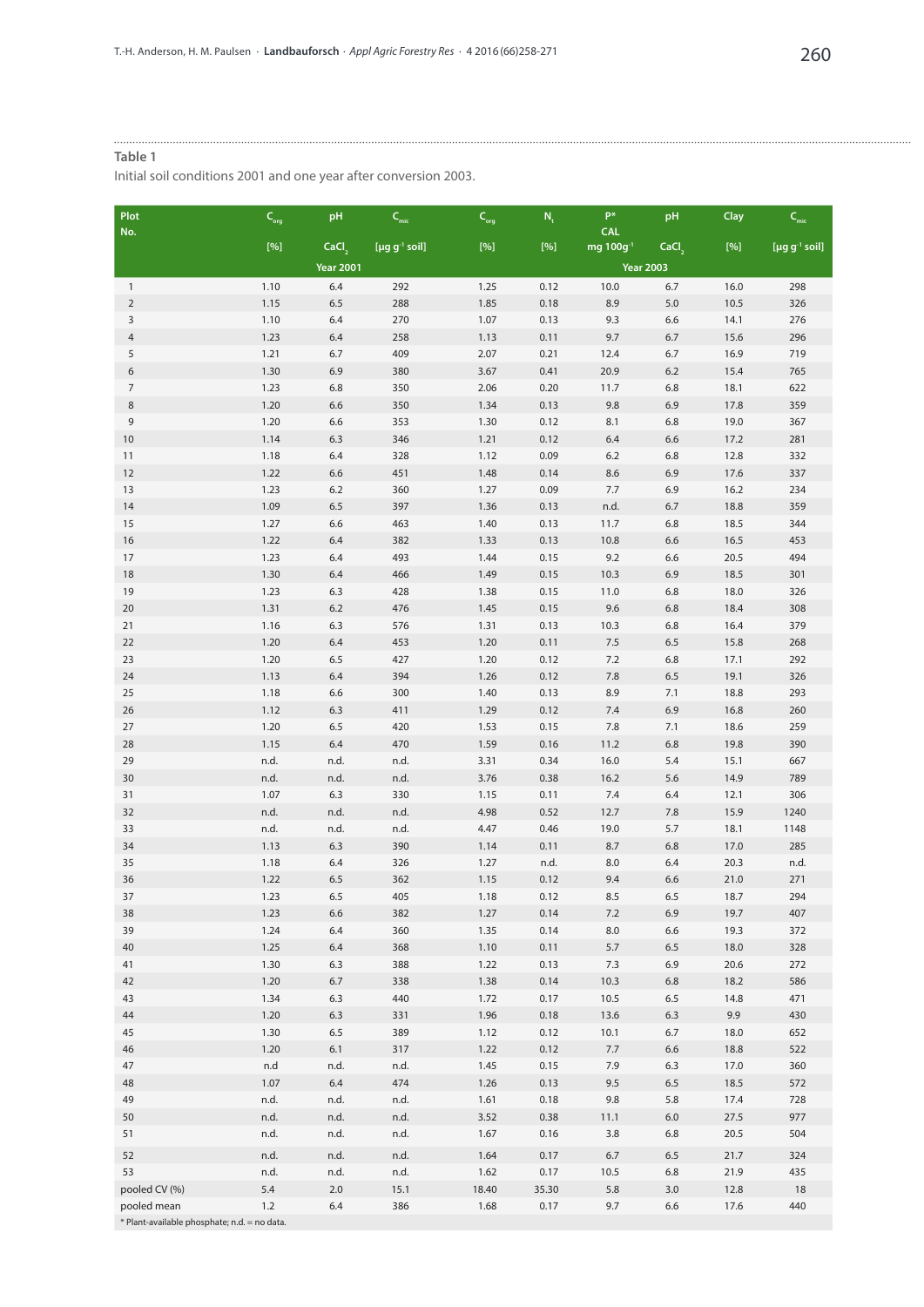numbers of replicated plots (Figure 1). Under the "STOCK-LESS2" rotation, the choice of crops was adapted to the market conditions of each year. Generally both stockless rotations received no livestock manure (Table 3) whereas on the other rotations livestock manure was applied regularly.

Plots in pasture areas were grazed by cattle, sheep and goats. Clover grass fields under DAIRY were partially grazed by pigs in 2002 and 2003, and under PIG in 2006 (Table 2 and 3). Manure type and application as well as grazing of livestock in the year prior to soil sampling is indicated in Table 2.



## **Figure 1**

Structure of the long-term monitoring experiment at the Institute of Organic Farming, Trenthorst. Positions of different farming systems and position of fixed soil sampling points and monitoring plots.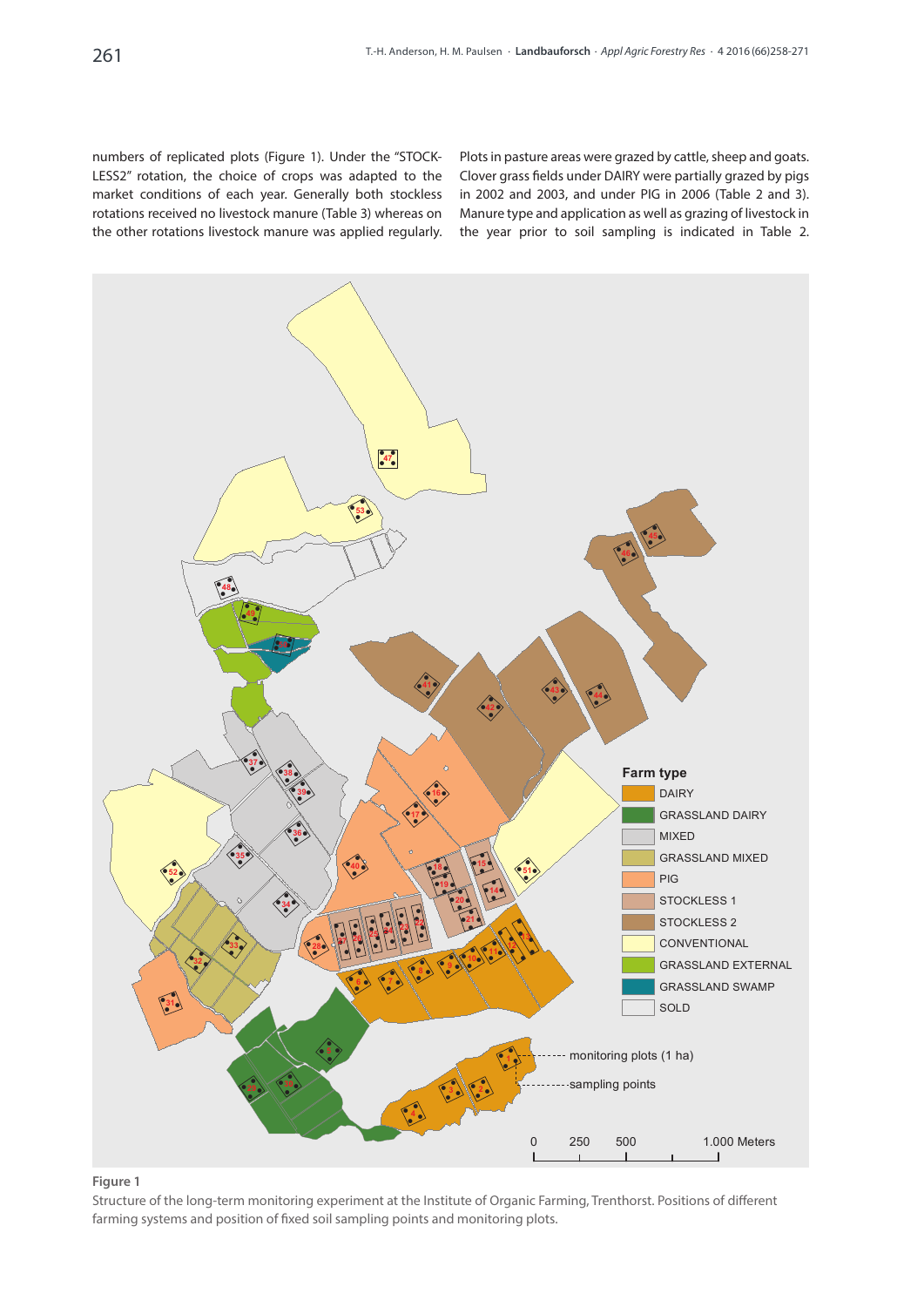#### **Table 2**

Crops in the long term monitoring plots and crop rotations of the different farming systems at the experimental farm Trenthorst, 2002 to 2008.

| Plot      | Farming<br>system         | <b>Management</b> | 2001<br>(conversion) | 2002<br>(conversion)    | 2003                                                   | 2004                   | 2005                     | 2006                  | 2007                   | 2008                    |
|-----------|---------------------------|-------------------|----------------------|-------------------------|--------------------------------------------------------|------------------------|--------------------------|-----------------------|------------------------|-------------------------|
| $1 - 2$   | DAIRY <sup>1</sup>        | organic           | <b>WRA</b>           | <b>WT-OA</b>            | CG1                                                    | CG2                    | <b>WW</b>                | OA/FBSE               | FP/SBSE                | <b>WT</b>               |
| $3 - 4$   | <b>DAIRY</b>              | organic           | <b>WRA</b>           | <b>WT</b>               | FB/OA <sup>L</sup>                                     | FP/SB                  | $WT + CGF$               | CG1 <sup>SF</sup>     | CG2 <sup>F</sup>       | <b>WWF</b>              |
| $6 - 7$   | <b>DAIRY</b>              | organic           | <b>WRA</b>           | $CG1-CG1$               | $CG2p-CG2$                                             | <b>WWPF</b>            | OA/FB <sup>L</sup>       | FP/SB <sup>SF</sup>   | <b>WTSF</b>            | CG1 <sup>SF</sup>       |
| $8 - 9$   | <b>DAIRY</b>              | organic           | <b>WB</b>            | <b>WW</b>               | $WT + CG^U$                                            | $CG1^U$                | $CG2^U$                  | <b>WW</b>             | $OA/FB^U$              | $FP/SB^L$               |
| $10 - 11$ | <b>DAIRY</b>              | organic           | <b>WB</b>            | $CG1^{\text{U}}$        | <b>WW</b>                                              | OA/FBF                 | FP/SB                    | $WT + CGS$            | CG1                    | CG2 <sup>s</sup>        |
| $12 - 13$ | <b>DAIRY</b>              | organic           | <b>WB</b>            | <b>SMUF</b>             | FP/SB                                                  | <b>WT</b>              | CG1 <sup>UF</sup>        | CG2                   | <b>WWS</b>             | OA/FB                   |
| 5         | <b>DAIRY</b>              | organic           | <b>WRA</b>           | FP/CAF                  | OA                                                     | GR <sup>c</sup>        | GR                       | GR <sup>S</sup>       | GR                     | GR <sup>S</sup>         |
| $14 - 15$ | STOCKLESS1                | organic           | <b>WB</b>            | $CG1^U$                 | $SP+CG$                                                | CG1                    | <b>WW</b>                | OA                    | FP                     | <b>WRAL</b>             |
| $18-19$   | STOCKLESS1                | organic           | <b>WW</b>            | CG1                     | FP                                                     | <b>WRA</b>             | <b>WT</b>                | CG                    | WW                     | OA/LI                   |
| $20 - 21$ | STOCKLESS1                | organic           | CG1                  | <b>WRA</b>              | <b>WRA</b>                                             | SP                     | <b>CW</b>                | <b>WW</b>             | OA/LI                  | <b>FP</b>               |
| $22 - 23$ | STOCKLESS1                | organic           | <b>WRA</b>           | CG1                     | OA                                                     | FP                     | <b>WRA</b>               | <b>WT</b>             | CG                     | <b>WWL</b>              |
| $24 - 25$ | STOCKLESS1                | organic           | <b>WRA</b>           | CG1                     | <b>WW</b>                                              | OA                     | FP                       | <b>WRAL</b>           | WT                     | CG1                     |
| $26 - 27$ | STOCKLESS1                | organic           | <b>WRA</b>           | CG1                     | CG2                                                    | WW <sup>L</sup>        | OA                       | <u>FP</u>             | <b>WRA</b>             | <b>WT</b>               |
| 16        | PIG                       | organic           | WB                   | CG1                     | CG2                                                    | SW                     | BL                       | CG1                   | SM                     | FB <sup>S</sup>         |
| 17        | PIG                       | organic           | WW                   | CG1                     | CG2                                                    | <b>BL</b>              | CG1                      | SM                    | FB                     | <b>WW</b>               |
| 28        | PIG                       | organic           | <b>WRA</b>           | CG1                     | CG2                                                    | $CG3^{\text{U}}$       | CG4                      | CG5                   | SB <sup>p</sup>        | <b>BL</b>               |
| 31        | PIG                       | organic           | CG1                  | <b>WRA</b>              | OA                                                     | <b>FBUS</b>            | SB                       | CG1 <sup>FL</sup>     | CG2                    | SM <sup>s</sup>         |
| 40        | PIG                       | organic           | <b>WRA</b>           | CG1                     | CG2                                                    | CG3                    | <b>SM</b>                | <u>FB</u>             | <b>BLE</b>             | MT <sup>5</sup>         |
| 34        | <b>MIXED</b>              | organic           | <b>WW</b>            | LI                      | FP/CA                                                  | <b>WWFL</b>            | LI.                      | <b>WT</b>             | CG                     | <b>WRA</b>              |
| 35        | <b>MIXED</b>              | organic           | <b>WW</b>            | FP                      | SW                                                     | LI.                    | <b>WTF</b>               | CG <sup>FL</sup>      | <b>WRA</b>             | FP/CA                   |
| 36        | <b>MIXED</b>              | organic           | <b>WW</b>            | FP/CA                   | $SP+CG$                                                | CG                     | <b>WRA</b>               | FP/CAUF               | <b>WWUF</b>            | LI <sup>UF</sup>        |
| 37        | <b>MIXED</b>              | organic           | WW                   | <b>WW</b>               | $\mathsf{L}\mathsf{L}$                                 | $SP + CGF$             | CG                       | <b>WRAPF</b>          | FP/CA                  | <b>WWSF</b>             |
| 38        | <b>MIXED</b>              | organic           | <b>WW</b>            | BL                      | CG1                                                    | WRAL                   | FP/CA                    | <b>WWE</b>            | 쁘                      | W <sub>T</sub>          |
| 39        | <b>MIXED</b>              | organic           | WW                   | CG1                     | <b>WRA</b>                                             | FP/CA                  | <b>SWUF</b>              | L۴                    | WT                     | CG1                     |
| 47        | CONVENTIONAL              | conventional      | FB                   | <b>WW</b>               | <b>WRA</b>                                             | <b>WW</b>              | <b>WRA</b>               | <b>WW</b>             | <b>WRA</b>             | <b>WW</b>               |
| 52        | CONVENTIONAL              | conventional      | <b>WW</b>            | <b>WW</b>               | <b>WRA</b>                                             | <b>WW</b>              | <b>WW</b>                | <b>WRA</b>            | WW                     | WW                      |
| 53        | <b>CONVENTIONAL</b>       | conventional      | <b>WB</b>            | <b>WRA</b>              | <b>WW</b>                                              | W <sub>B</sub>         | <b>WRA</b>               | WW                    | SRA                    | <b>WB</b>               |
| 51        | <b>CONVENTIONAL</b>       | conventional      | <b>WBS</b>           | <b>WRA</b> <sup>s</sup> | <b>WW</b> <sup>s</sup>                                 | <b>WB</b> <sup>s</sup> | <b>WRA</b> <sup>\$</sup> | <b>WW<sup>s</sup></b> | <b>WB</b> <sup>S</sup> | <b>WRA</b> <sup>s</sup> |
| 41        | STOCKLESS2                | organic           | FP/SB                | CG1                     | <b>CW</b>                                              | <b>CWUFL</b>           | SW                       | $FB + CP$             | <b>CW</b>              | WW                      |
| 42        | STOCKLESS2                | organic           | <b>WB</b>            | CG1                     | CG                                                     | SW                     | <b>CW</b>                | <b>WW</b>             | FB                     | <b>CW</b>               |
| 43        | STOCKLESS2                | organic           | WW                   | <b>SW</b>               | OA                                                     | CP                     | <b>WW</b>                | FB/<br>$SW+CG$        | <b>CW</b>              | SP                      |
| 44        | STOCKLESS2                | organic           | WB                   | SP                      | OA                                                     | $FB + CP$              | SRA+CW                   | <b>CW</b>             | WW                     | OA/FB                   |
| 45        | STOCKLESS2                | organic           | CG1                  | CG2                     | CG3                                                    | SW                     | CP/OA                    | SP                    | FB                     | SW                      |
| 46        | STOCKLESS2                | organic           | CG1                  | CG2                     | CG3                                                    | SW                     | FB/SB                    | <b>CW</b>             | FP                     | FP/SB                   |
| 29        | <b>GRASSLAND DAIRY</b>    | organic           | GR                   | GR                      | GR <sup>c</sup>                                        | GR <sup>c</sup>        | GR <sup>c</sup>          | GR <sup>cs</sup>      | GR                     | GR <sup>c</sup>         |
| 30        | <b>GRASSLAND DAIRY</b>    | organic           | GR                   | GR                      | GR <sup>c</sup>                                        | GR <sup>c</sup>        | GR <sup>c</sup>          | GR                    | GR <sup>S</sup>        | GR <sup>cs</sup>        |
| 49        | <b>GRASSLAND EXTERNAL</b> | organic           | GR                   | GR                      | GR <sup>R</sup>                                        | GR <sup>R</sup>        | GR <sup>R</sup>          | GR <sup>R</sup>       | GR <sup>c</sup>        | GR <sup>c</sup>         |
| 32        | <b>GRASSLAND MIXED</b>    | organic           | GR                   | GR                      | GR <sup>R</sup>                                        | GR <sup>R</sup>        | GRR                      | GRRS                  | GR <sup>R</sup>        | GRR                     |
| 33        | <b>GRASSLAND MIXED</b>    | organic           | GR                   | GR                      | GR <sup>R</sup>                                        | GR <sup>R</sup>        | GR <sup>R</sup>          | GR <sup>R</sup>       | GR <sup>R</sup>        | GR <sup>R</sup>         |
| 50        | <b>GRASSLAND SWAMP</b>    | organic           | GR                   | GR                      | ${\mathsf G}{\mathsf R}^{\scriptscriptstyle\mathsf R}$ | GR <sup>R</sup>        | GRR                      | $GR^{CR}$             | GR <sup>c</sup>        | GR <sup>c</sup>         |
| 48        | <b>SOLD 2005</b>          | organic           | CG1                  | CG2                     | CG3                                                    | CG4                    |                          |                       |                        |                         |

'Fixed crop rotation schemes in the farming systems during the harvest years 2003 to 2008 are underlined;  $f =$  farm yard manure (solid) or  $^{\circ}$  = slurry (liquid) or  $^{\circ}$  = urine and seepage from stables, application in the year before soil sampling;  $L = \lim$  application in the year before soil sampling,  $C =$  cattle,  $P =$  pigs,  $R =$  small ruminants (goats and/or sheep) grazing in the year before soil sampling;  $/$  = indicates mixed cropping;  $+$  = indicates undersown clover varieties

Crops in harvest year: BL = *Lupinus angustifolius* – blue lupin, CA = *Camelina sativa* – false flax, CG = *Trifolium pratense* or *T. repens* – red or white clover grass, CG1 = clover grass first year, CG2 = clover grass second year, CGn = clover grass year n, CP = *Trifolium resupinatum* – persian clover, CW = *T. repens* – white clover, FB = *Vicia faba* – field beans, FP = *Pisum sativum* – field peas, GR = permanent grassland, LI = *Linum usitatissimum* – linseed, OA = *Avena sativa* – oats, SB = *Hordeum vulgare* – spring barley, SM = *Zea mays* – silage maize, SP = *Triticum spelta* – spelt wheat, SRA = *Brassica napus* – spring rape, SW = *Triticum aestivum* – spring wheat, WB = *Hordeum vulgare* – winter barley, WRA = *Brassica napus* – winter rape, WT = *xTriticosecale* – winter triticale, WW = *Triticum aestivum* – winter wheat.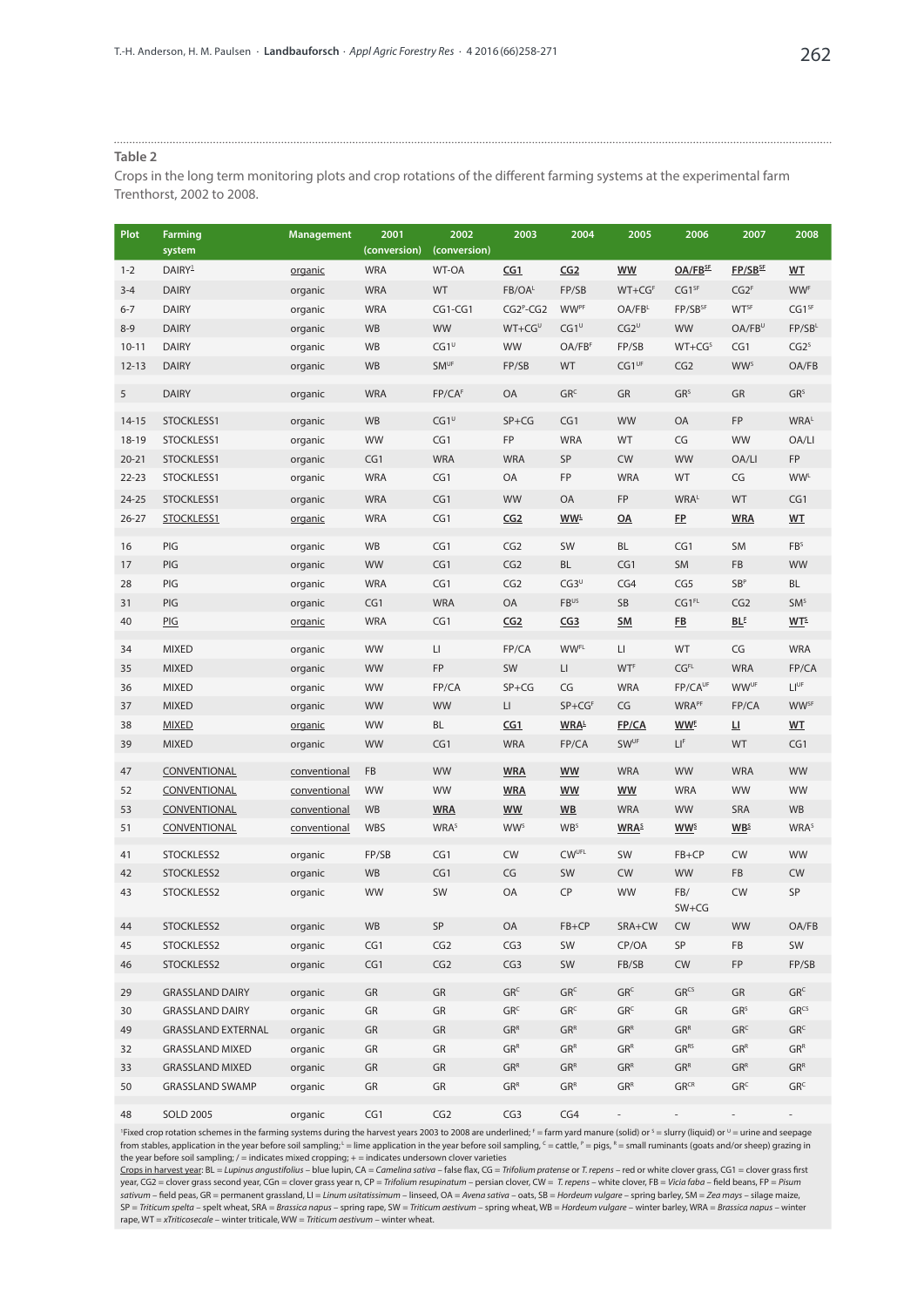Additionally four plots with permanent CONVENTIONAL management (two-to-three field rotations, cereal-rapeseed or cereal-cereal-rapeseed, respectively) were surveyed (Figure 1, Table 2).

Altogether 53 long-term monitoring plots were implemented in the fields of the different farming systems (31 in organic ploughland, 4 in conventional ploughland and 6 in organic grassland) (Figure 1, Table 2). Fields differed in size (3 to 25 ha). Conventional fields and the majority of organic fields consisted of one monitoring plot of 1 ha each with the exception of "DAIRY" and "STOCKLESS1" farming systems, where two monitoring plots were established in each field for further in-field comparisons. Per plot four sampling points at a distance of 60 m from each other were generally arranged in squares. In narrow fields the monitoring sites were stretched (rectangular) to cover one hectare and the points are located in (zig-zag) with distances of 30 m from each other (Figure 1). Their geographical positions were determined and re-addressed each year for sampling by a realtime DGPS system with sub-meter accuracy (Trimble Pro XR/ GPS Beacon). In practice this means a deviation of up to 0.3 m from a fixed point. In total 212 soil samples were taken each year between February and March. Samples were taken as mixed samples with a gouge auger in an area of five meter diameter around the permanent sampling points. Sampling depths were 30 cm in arable land (plough layer) and 10 cm in permanent grassland.

The long-term plot No. 48 "GRASSLAND" was sold and therefore only analyzed until 2005. This field came from arable farming in 2001 and was left under clover grass from this year onwards. The long-term plot No 5 (DAIRY) changed from arable cropland to permanent grassland in 2004 (Table 2).

Prior to conversion the initial values for soil microbial carbon  $(C_{\text{mic}})$ , soil organic carbon  $(C_{\text{occ}})$  and pH were determined in spring 2001 for all plots with the exception of CONVENTIONAL and GRASSLAND plots where measurements started the year 2003. The first soil analyses after conversion began with the year 2003; in addition to  $C_{\text{mic}}$ ,  $C_{\text{cor}}$  and pH determinations also  $N_{t}$ , P and clay content were determined (Table 1) and the development of these variable parameters was followed each year until 2008. Crop roations were changed to the demands of organic farming after harvest in 2001. Clover grass and grain legumes as biological N sources were introduced (Table 2).

#### *2.3 Soil handling and analysis*

After air drying and sieving of the top soil at 2 mm, total C and total N in soils were determined after dry combustion in a HEKAtech elemental analyser EuroEA 3000.

The absence of carbonates in the top soils at the experimental site is generally known. This was frequently rechecked by testing the effervescence of the soil samples after addition of 1M HCl. So total C contents from elemental analy-sis were taken as  $C_{\text{or}q}$  contents of the soils.

The plant available P fraction was determined as P (CAL) by photometrical determination after Schüller (1969).

The clay content was determined by the Köhn pipette technique (Köhn, 1928).

Soil pH was determined in the sieved probe by measurement in 25 ml 0.01 mol/l CaCl, with a pH electrode after two hours.

For  $C_{\text{mic}}$  analyses soils were stored in cool boxes in the field immediately after sampling and frozen at -20 °C on the same day.  $C_{\text{mic}}$  contents were analysed in the same year.

#### *2.4 Microbial biomass determinations*

Frozen samples were left to thaw at +4 °C and left at room temperature for  $\sim$  4 days before measurements were made.

#### **Table 3**

Overview of the main treatments to the soil sites under different farming systems after conversion to organic farming and the conventional sides.

| <b>Farming</b><br>system | soil cultivation<br>(times per annum)  | type of fertilizer*                        | main crop<br>category        | with crop<br>residues  | way of weed<br>control | disease<br>control       | with livestock                                       |
|--------------------------|----------------------------------------|--------------------------------------------|------------------------------|------------------------|------------------------|--------------------------|------------------------------------------------------|
| GRASSLAND                | $\overline{\phantom{a}}$               | slurry (some sites)                        | permanent                    | $1-2$ cuts,<br>grazing | mowing                 | $\overline{\phantom{a}}$ | yes                                                  |
| <b>DAIRY</b>             |                                        | FYM, slurry, seepage                       | 2/3 with legumes             | 1/3                    | mechanical             | $\overline{\phantom{a}}$ | yes, grazing pigs on plots<br>6/7 in 2002 resp. 2003 |
| STOCKLESS1               | Stubble cultivation 2x<br>ploughing 1x | a)                                         | 1/3 with legumes             | 1/1                    | mechanical             | $\overline{\phantom{a}}$ |                                                      |
| STOCKLESS2               |                                        | b)                                         | $1/3 - 2/3$ with<br>legumes  | 2/3                    | mechanical             | $\overline{\phantom{a}}$ |                                                      |
| PIG                      | seedbed preparation 2x                 | slurry, seepage, FYM                       | 1/3-2/3 with<br>legumes      | 2/3                    | mechanical             | $\overline{\phantom{a}}$ | yes, grazing pigs on plot<br>28 in 2006              |
| <b>MIXED</b>             |                                        | FYM, slurry, seepage                       | 1/2 with cereals/<br>linseed | 1/2                    | mechanical             | $\overline{\phantom{a}}$ |                                                      |
| CONVENTIONAL             |                                        | one site slurry +<br>mineral; rest mineral | 1/2 to 2/3 cereals           | 1/1                    | herbicides             | pesticides               | $\overline{\phantom{a}}$                             |

\*Manure type in descending order of the number of applications of each type in the different farming system; types: FYM = farm yard manure (solid); slurry = faeces and urine (liquid); seepage = urine and other seepages from stables; <sup>a)</sup> Plots 14-15 received seepage in 2002; <sup>b)</sup> Plot 41 received FYM+slurry in 2004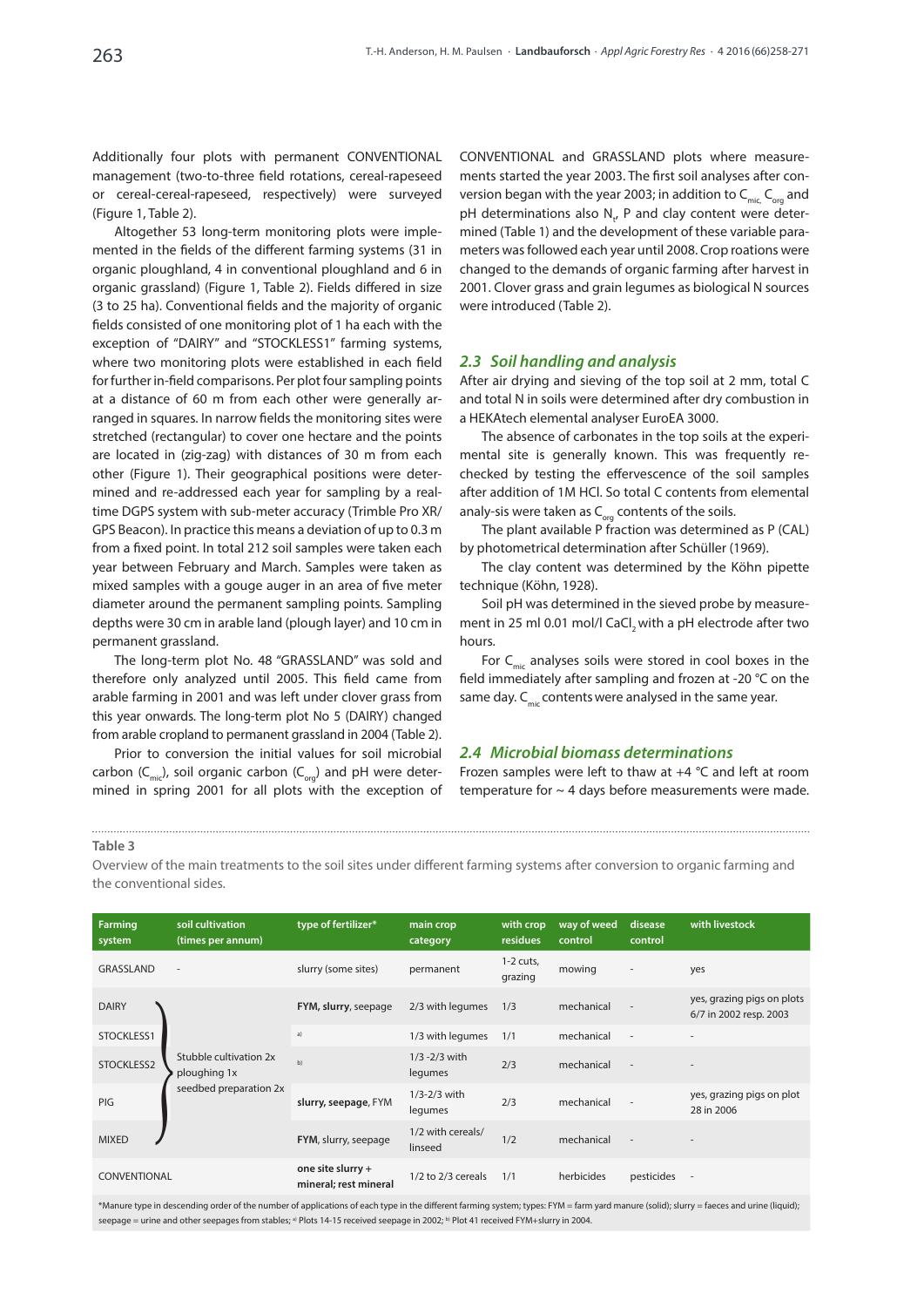Soils were sieved (2 mm) and adjusted to a water holding capacity (WHC) of ~50 % (~240 kPa) prior to soil microbial analyses.

Microbial biomass was determined using the Anderson and Domsch (1978) substrate-induced respiration technique (SIR) . Samples of 25 g (dry weight) of soil were amended with 2000  $\mu$ g g<sup>-1</sup> glucose in 500 mg talcum. The CO<sub>2</sub> production rate was measured at 22°C using an automated infrared-gas analyzer system (Heinemeyer et al. 1989). The  $C_{\text{mic}}$ -to- $C_{\text{ora}}$ ratio is given as the percentage of  $C_{\text{mic}}$  in total  $C_{\text{org}}$ .

Mean values of  $C_{\text{mic}}$  and  $C_{\text{mic}}$ -to- $C_{\text{ora}}$  ratio of the 53 plots are based on four replicated samples per plot with three measurements per sample.

## *2.5 Procedure to collect and aggregate the data for long-term monitoring*

A statistical analysis (one-way ANOVA) of the initial  $C_{\text{mic}}$  data (2001 or 2003) of replicated plots of the implemented organic farming systems revealed that the level of the microbial biomass was in part significantly different. That is, the initial starting situation of replicated plots was not homogeneous and could be related to a lower or higher  $C_{\text{ora}}$  content. Therefore those  $C_{\text{mic}}$  data of replicated plots were pooled which were not statistical different. As listed in Table 4, this was done for DAIRY-, PIG-, GRASSLAND- and CONVENTIONAL farming systems.

The analyses of the development of  $C_{\text{mic}}$  in the farming systems "STOCKLESS1" and "MIXED" did not start until 2003. This step proved to be necessary, as these two soil systems

#### **Table 4**

Impact of farming systems on microbial biomass indices and  $C_{\text{out}}$ . Comparison was made between the initial arithmetic mean values previous to the change of the farming system and the final values. The probability value (*P*) depicts the strengths of change.

| <b>Farming system</b>        | Plot No.           | (n)  | Year            | $C_{\rm mic}$<br>$(\mu g g^{-1} \text{soil})$ | P-value | Year         | $Cmic$ -to- $Corg$<br>(%)        | P-value | Year         | $C_{\text{org}}$<br>(%)            | P-value |
|------------------------------|--------------------|------|-----------------|-----------------------------------------------|---------|--------------|----------------------------------|---------|--------------|------------------------------------|---------|
| <b>DAIRY</b>                 | $1 - 4$            | (16) | 2001<br>2008    | $278 \pm 15.7$<br>$363 \pm 31.6$              | < 0.001 | 2001<br>2008 | $2.4 \pm 0.18$<br>$2.8 \pm 0.20$ | < 0.001 | 2001<br>2008 | $1.14 \pm 0.10$<br>$1.28 \pm 0.05$ | < 0.001 |
| <b>DAIRY</b>                 | $6 - 13$           | (32) | 2001<br>2008    | $353 \pm 14.8$<br>$432 \pm 43.4$              | < 0.001 | 2001<br>2008 | $2.6 \pm 0.40$<br>$2.9 \pm 0.60$ | 0.022   | 2001<br>2008 | $1.21 \pm 0.08$<br>$1.50 \pm 0.50$ | 0.001   |
| <b>DAIRY</b>                 | 5                  | (4)  | 2001<br>2008    | $409 \pm 81.7$<br>$764 \pm 11.4$              | 0.002   | 2001<br>2008 | $3.4 \pm 0.70$<br>$5.5 \pm 0.90$ | 0.010   | 2001<br>2008 | $1.20 \pm 0.08$<br>$1.40 \pm 0.05$ | 0.007   |
| STOCKLESS1                   | 14, 15,<br>$18-27$ | (48) | 2003+<br>2008   | $310 \pm 40.2$<br>$394 \pm 47.3$              | < 0.001 | 2003<br>2008 | $2.2 \pm 0.30$<br>$3.0 \pm 0.40$ | < 0.001 | 2003<br>2008 | $1.35 \pm 0.11$<br>$1.30 \pm 0.12$ | 0.036   |
| PIG                          | 16, 31,<br>40      | (12) | 2001<br>2008    | $360 \pm 26.9$<br>$298 \pm 16.9$              | 0.007   | 2001<br>2008 | $3.1 \pm 0.30$<br>$2.7 \pm 0.30$ | 0.004   | 2001<br>2008 | $1.18 \pm 0.10$<br>$1.16 \pm 0.10$ | 0.629   |
| PIG                          | 17,28              | (8)  | 2001<br>2008    | $482 \pm 16.3$<br>$360 \pm 61.2$              | < 0.001 | 2001<br>2008 | $4.0 \pm 0.20$<br>$2.9 \pm 0.26$ | < 0.001 | 2001<br>2008 | $1.20 \pm 0.06$<br>$1.40 \pm 0.23$ | 0.032   |
| <b>MIXED</b>                 | 34-39              | (24) | $2003+$<br>2007 | $326 \pm 60.0$<br>$347 \pm 38.2$              | 0.159   | 2003<br>2007 | $2.7 \pm 0.30$<br>$2.9 \pm 0.30$ | 0.040   | 2003<br>2007 | $1.20 \pm 0.08$<br>$1.20 \pm 0.07$ | 1.000   |
| CONVENTIONAL                 | 47,52              | (8)  | $2003+$<br>2008 | $342 \pm 25.0$<br>$381 \pm 64.9$              | 0.135   | 2003<br>2008 | $2.2 \pm 0.30$<br>$2.6 \pm 0.40$ | 0.040   | 2003<br>2008 | $1.54 \pm 0.13$<br>$1.70 \pm 0.51$ | 0.404   |
| CONVENTIONAL                 | 51,53              | (8)  | $2003+$<br>2008 | $450 \pm 20.6$<br>425 $\pm$<br>5.80           | 0.006   | 2003<br>2008 | $2.7 \pm 0.14$<br>$2.6 \pm 0.05$ | 0.078   | 2003<br>2008 | $1.64 \pm 0.04$<br>$1.61 \pm 0.02$ | 0.079   |
| STOCKLESS2                   | $41 - 46$          | (24) | 2001<br>2008    | $367 \pm 46.8$<br>$344 \pm 66.2$              | 0.164   | 2001<br>2008 | $2.9 \pm 0.49$<br>$2.8 \pm 0.48$ | 0.479   | 2001<br>2008 | $1.26 \pm 0.06$<br>$1.21 \pm 0.20$ | 0.247   |
| GRASSLAND<br><b>DAIRY</b>    | 29,30              | (8)  | 2003<br>2008    | $728 \pm 86.3$<br>$895 \pm 8.0$               | < 0.001 | 2003<br>2008 | $2.8 \pm 0.12$<br>$3.1 \pm 0.30$ | 0.02    | 2003<br>2008 | $3.50 \pm 0.3$<br>$2.90 \pm 0.30$  | 0.001   |
| GRASSLAND<br><b>EXTERNAL</b> | 49                 | (4)  | 2003<br>2008    | $728 \pm 217.3$<br>$702 \pm 114.3$            | 0.839   | 2003<br>2008 | $4.5 \pm 1.3$<br>$3.7 \pm 0.55$  | 0.30    | 2003<br>2008 | $1.60 \pm 0.3$<br>$1.89 \pm 0.09$  | 0.114   |
| <b>GRASSLAND MIXED</b>       | 32, 33             | (8)  | 2003<br>2008    | $1194 \pm 65.0$<br>$1158 \pm 68.9$            | 0.314   | 2003<br>2008 | $2.5 \pm 0.16$<br>$3.0 \pm 0.10$ | 0.001   | 2001<br>2008 | $4.70 \pm 0.2$<br>$3.85 \pm 0.04$  | < 0.001 |
| GRASSLAND<br><b>SWAMP</b>    | 50                 | (4)  | 2003<br>2008    | $977 \pm 142.5$<br>$1435 \pm 58.8$            | 0.001   | 2003<br>2008 | $3.0 \pm 0.19$<br>$2.9 \pm 0.30$ | 0.59    | 2001<br>2008 | $5.10 \pm 0.3$<br>$4.90 \pm 0.50$  | 0.518   |
| GRASSLAND<br>SOLD            | 48                 | (4)  | 2001<br>2005*   | $474 \pm 44.5$<br>$552 \pm 68.2$              | 0.104   | 2001<br>2004 | $4.4 \pm 0.49$<br>$5.5 \pm 1.00$ | 0.099   | 2001<br>2004 | $1.07 \pm 0.06$<br>$1.00 \pm 0.15$ | 0.423   |

+Sites with deviating start and end measurements (see Material and methods, Section 2.5). (n) Number of sampling points. ± Standard deviation of the mean. *P*-value was calculated using Student's t-test. C<sub>mic</sub> = soil microbial biomass; C<sub>org</sub> = organic carbon content. \*Plot was sold 2005 (see Material and methods, Section 2.2).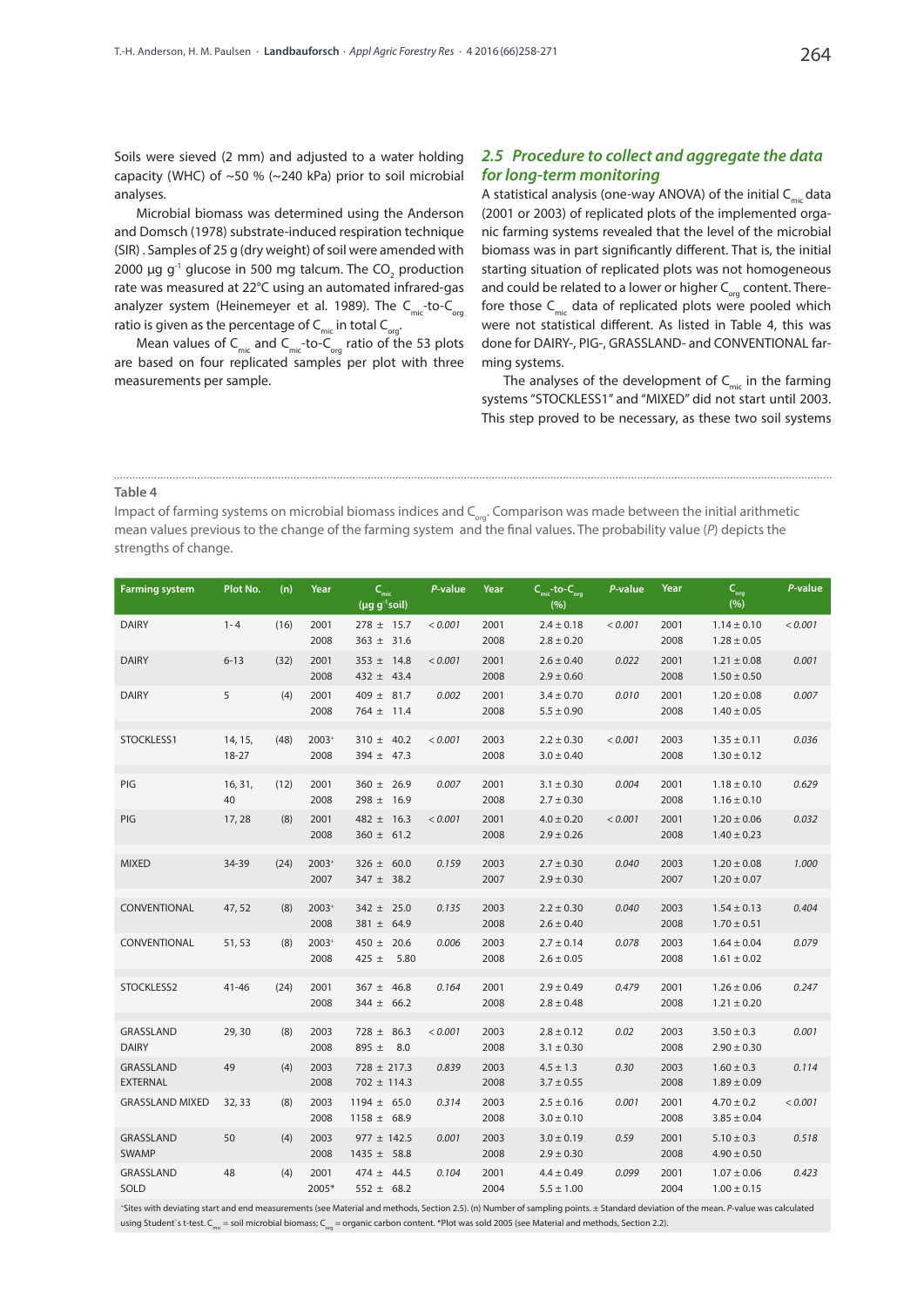showed an extreme loss in  $C_{\text{mic}}$  of 30 % (STOCKLESS1) and 17 % (MIXED), respectively, after conversion. The initial values for 2001 were 438  $\mu$ g C<sub>mic</sub> g<sup>-1</sup> soil for "STOCKLESS1" and 390  $\mu$ g g<sup>-1</sup> for "MIXED" plots, respectively. Also, the analyses for plots under "MIXED" management were discontinued the year 2007, since  $C_{mic}$  values had again declined (Table 4).

## 2.6 Re-measurements of C<sub>org</sub> and N<sub>t</sub> of some *plots the years 2012 to 2014*

Since the end of the monitoring period in the year 2008, the development of  $\mathsf{C}_{_{\mathrm{org}}}$  and  $\mathsf{N}_{_{\mathrm{t}}}$  was determined further yearly in all fields under "DAIRY", STOCKLESS1", "GRASSLAND" and "MIXED"; the remaining farming systems were resampled every fifth year (see Result section 3.4).

## *2.7 Statistics*

A SigmaPlot 11.0 statistic package (Copyright© Sysstat Software Inc., 2008, Chicago, U.S.A) was used for one-way ANOVA analyses (Holm-Sidak method, significance level at least = 0.05) and Student's t-test.

## **3 Results**

### *3.1 Microbial biomass development*

The most favorable conditions for microbial development after conversion from conventional to organic farming were found in field plots under "DAIRY" farming. With respect to the initial microbial biomass values in the year 2001, increases from 22 % up to 87 % (plot No. 1 to 4, 6 to 13 and 5, respectively) were registered 2008 at the end of the monitoring period. These increases were highly statistically significant in the range from  $p < 0.001$  to 0.002 (Table 4). This was followed by some field plots under "GRASSLAND": GRASS-LAND DAIRY (plot No. 29, 30) had significant increases of 23 %, GRASSLAND SWAMP (plot No. 50) 47 %, followed by GRASSLAND SOLD (plot No. 48) with 17 % (here within four years only). Further, plots under "STOCKLESS1" (plot No. 14, 15, 18 to 27) showed a mean increase of 27 % within six years starting here from the year 2003 onwards (Table 4). The positive trend in microbial biomass development is exemplarily presented in Figure 2a,b showing plots under "DAIRY" management. No change of the microbial biomass status was registered in plots under either "MIXED" or "STOCKLESS2" while the farming system "PIG" showed indications of microbial biomass losses of 17 % (plot No. 16, 31, 40) and 25 % (plot No. 17, 28) which were highly statistically significant (Table 4).

Plots left under CONVENTIONAL management remained relatively stable with respect to the level of microbial biomasses during the monitoring period (Figure 3).



## **Figure 2a, b**

**(a)** Example of microbial biomass-C content over time of plot No. 1, 2, 3, 4 under "DAIRY" management  $(n = 4)$  and **(b)** the annual mean values of those plots and generated regression analysis after conversion to organic farming  $(n = 16)$ . Error bars show standard deviation of the mean.



**Figure 3**

Microbial biomass-C content over time of four plots left under "CONVENTIONAL" management. Error bars show standard deviation of the mean;  $(n = 4)$ .

# *3.2 Cmic-to-C org development*

In order to determine which farming system exerts the most positive effect in terms of microbial biomass development, the  $C_{\text{mic}}$ -to- $C_{\text{ora}}$  development was monitored, since this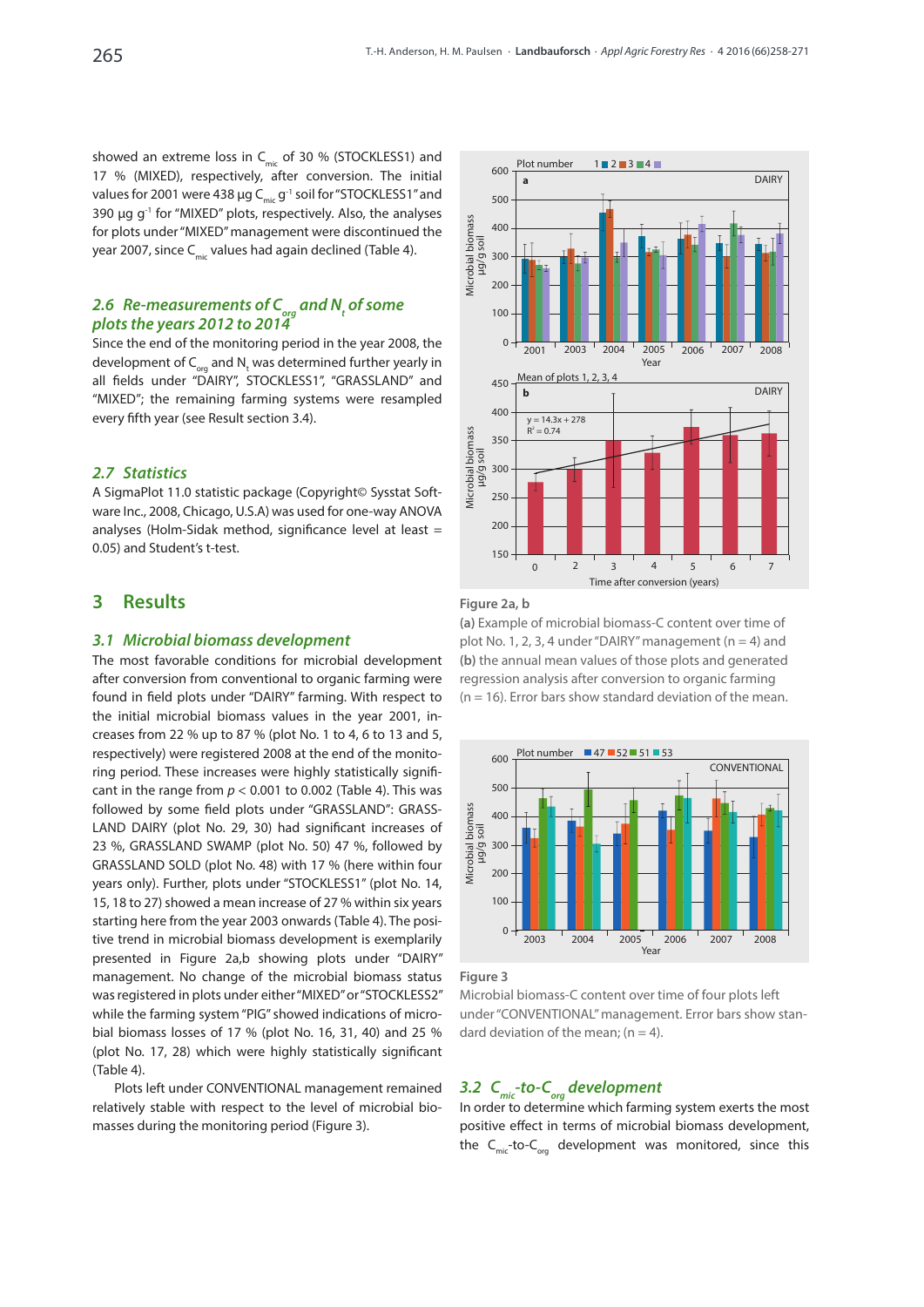quotient reflects the carbon and nutrients in soil available for growth by the soil microflora. Along with the increase of the soil microbial biomass there are also significant increases in the  $C_{\text{mic}}$ -to- $C_{\text{ora}}$  ratios in plots of "DAIRY" and "STOCKLESS1" farming systems. Also here the DAIRY plot number 5 showed the highest increase of >60 % (Table 4, Figure 4). Also significant increases were seen for two "GRASSLAND" systems, GRASSLAND DAIRY and GRASSLAND MIXED, respectively. The systems "MIXED" and "STOCKLESS2" showed neither a positive nor negative trend, while the system "PIG" pointed to a negative trend which was significant. In the "CONVENTIONAL" managed systems this quotient remained relative stable. The apparent increases here for plots No. 47 and 52 are due to the fact that the initial value of the year 2003 started with 2.2 %  $C_{\text{mic}}$ -to- $C_{\text{ord}}$ , however in the following years this quotient remained around 2.6 (Table 4).



**Figure 4**

Example of the  $C<sub>mic</sub>$ -to- $C<sub>ox</sub>$  development over time and generated regression analysis depicting plot No. 5 under "DAIRY" management after conversion to organic farming being replaced by permanent "GRASSLAND" after three years. Error bars show standard deviation of the mean;  $(n = 4)$ .

## *3.3 Growth rate determination by linear regression analysis of microbial indices*

In order to verify whether the farming systems with beneficial qualities for microbial biomass development (as seen in Table 4) are real and in how far already increases could be regarded as a sustainable trend, the results were submitted to linear regression analyses on a yearly basis (Figure 2b and Figure 4**)**. Table 5 shows the coefficient of variation (*r* 2 ) together with the *p*-value. Considering these units it can be stated that only in plots under "DAIRY" farming system and "STOCKLESS1" farming system the microbial indices  $(C_{\text{mic}}$  and  $C_{\text{mic}}$ -to- $C_{\text{ora}}$ ) are lastingly promoted already within seven years after conversion from conventional to organic farming management with an annual growth rate between 12  $\mu$ g C<sub>mic</sub> to 50 µg C<sub>mic</sub> g<sup>-1</sup> soil, respectively, here again plot 5 under "DAIRY" showed the highest annual increase rate. The  $C_{\text{mic}}$ increases as seen in some plots under "GRASSLAND" (GRASS-LAND DAIRY, GRASSLAND SWAMP) should be considered as a positive trend only; the insufficient *r 2* and *p*-values were due to the greater fluctuations over the monitoring period (Table 5).

#### **Table 5**

Linear regression analysis of soil microbial parameters of plots with significant increases or trends of increases during the years after start of the experiment until 2008.

| <b>Farming sys-</b><br>tem             | Plot<br>No.          | <b>Dependent</b><br>parameter                              | <b>Equation</b>                                     | R <sup>2</sup> | $P-$<br>value |
|----------------------------------------|----------------------|------------------------------------------------------------|-----------------------------------------------------|----------------|---------------|
| <b>DAIRY</b>                           | $1 - 4$              | $C_{\text{mic}}$<br>$C_{\text{mic}}$ -to- $C_{\text{ora}}$ | $14.3x + 278.6$<br>$V =$<br>$0.14 + 2.2$<br>$y =$   | 0.74<br>0.60   | 0.008<br>0.05 |
| <b>DAIRY</b>                           | $6 - 13$             | $C_{\rm mic}$<br>$C_{\text{mic}}$ -to- $C_{\text{ora}}$    | $12.5x + 331.5$<br>$V =$<br>$0.11x + 2.31$<br>$y =$ | 0.74<br>0.60   | 0.02<br>0.07  |
| <b>DAIRY</b>                           | 5                    | $C_{\rm mic}$<br>$Cmic$ -to- $Cora$                        | $y = 52.73x + 288.7$<br>$0.38x + 2.40$<br>$y =$     | 0.72<br>0.70   | 0.05<br>0.02  |
| STOCKLESS1+                            | 14, 15,<br>$18 - 27$ | $C_{\text{mic}}$<br>$C_{\text{mic}}$ -to- $C_{\text{ora}}$ | $15.4x + 297$<br>$V =$<br>$0.17x + 2.0$<br>$y =$    | 0.69<br>0.82   | 0.04<br>0.013 |
| GRASSLAND <sup>+</sup><br><b>DAIRY</b> | 29,30                | $C_{\text{mic}}$<br>$C_{\text{mic}}$ -to- $C_{\text{ora}}$ | $10.9x + 982$<br>$V =$<br>$y = 0.047x + 3.37$       | 0.01<br>0.010  | 0.56<br>0.85  |
| GRASSLAND <sup>+</sup><br><b>SWAMP</b> | 50                   | $C_{\rm mic}$<br>$Cmic$ -to- $Cora$                        | $y = 103.9x + 1042$<br>$0.19x + 2.80$<br>$y =$      | 0.27<br>0.105  | 0.76<br>0.53  |

+Sites with deviating start measurements (see Material and methods, Section 2.5).

## *3.4 Observations on C org and other soil parameters*

With respect to the  $C_{\text{on}}$  development significant increases in all "DAIRY" plots and "PIG" managed systems (plot No.17, 28) were found. In the other plots no changes or reductions were registered (Table 4). After termination of the experiment in the year 2008,  $C_{_{org}}$  together with  $N_{t}$  development has been pursued further in some selected field plots (Paulsen, 2015, personal communication). Some final measurements of the year 2014 on  $C_{\text{ora}}$  are given in Table 6. Comparing these results with the data of 2008 (Table 4) some plots under GRASSLAND and MIXED showed increases in  $C_{\text{or}q}$ , while  $C_{\text{or}q}$ values of the other farming systems stayed relatively stable with the exception of some plots under "DAIRY" (plots 6 to 13, Table 4). The differences in the microbial mode of growth activity cannot be explained by the underlying soil conditions so far, since the ploughland plots of the different organic systems had similar levels of  $C_{\text{org}}$ , N<sub>t</sub>, pH (2001), P or clay (2003) (Table 1) with the exception of DAIRY plot No 5 with the highest growth rate and the highest level in  $\mathsf{C}_{_{\sf org}'}$  N<sub>t</sub> and P.

Since P is considered to be a growth promotor for microbial cells, re-analysis were made 2008. All ploughland and some GRASSLAND plots showed lower values in plant available soil P (CAL), with decreases over 30 % for the system STOCKLESS2 when compared to 2003 (data not shown), yet, with no corresponding decrease of  $C_{\text{mic}}$  or  $C_{\text{mic}}$ -to- $C_{\text{ora}}$  indices.

Also a general trend of a slow decline in  $N_t$  over an observation period of 14 years (Paulsen, 2015, personal communication) was noted; this trend already became apparent in 2008, which is reflected in a slight increased C:N ratio in the majority of fields (Table 7).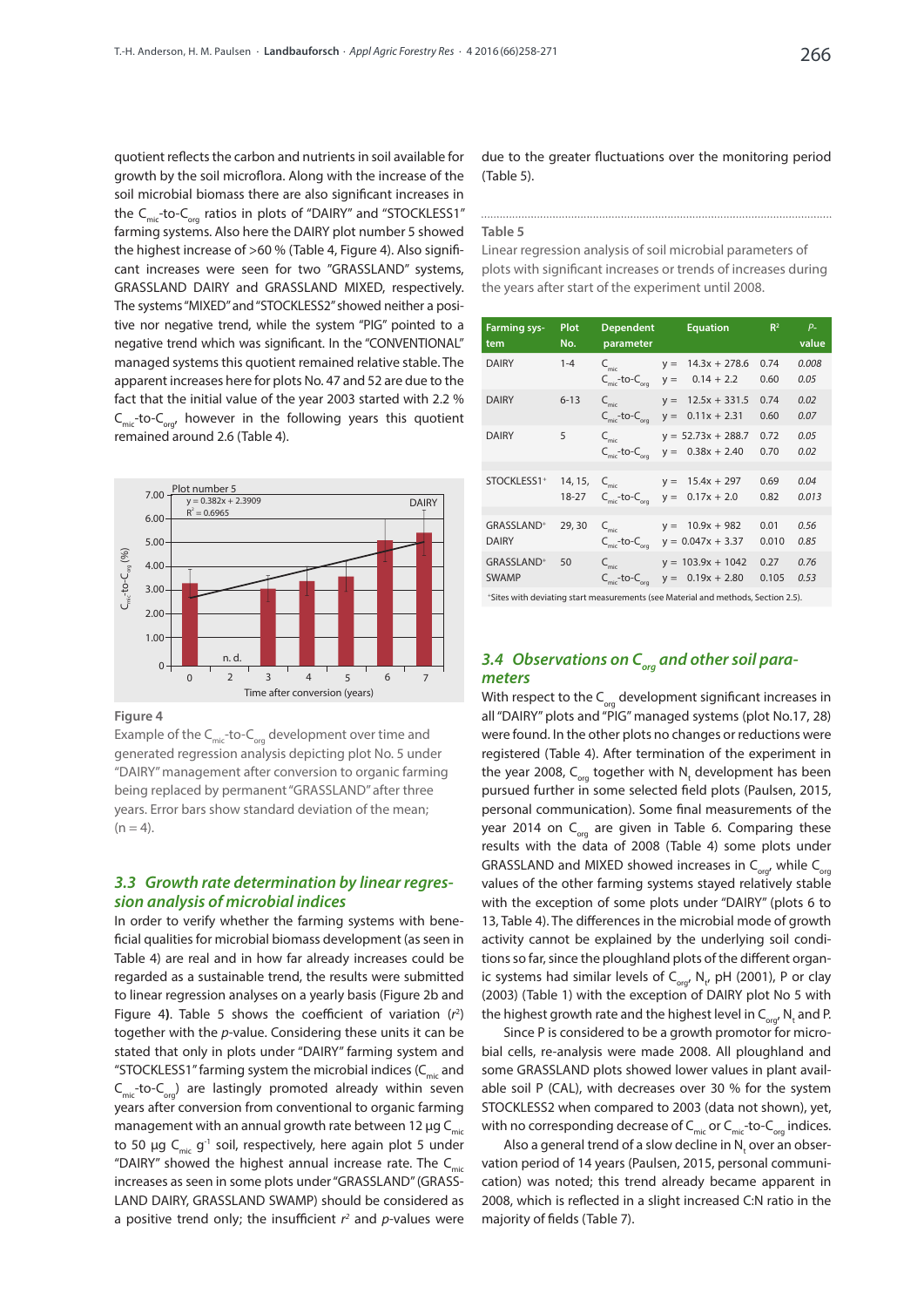For comparative purposes additional information and analyses on i.a. microbial indices can be extracted from the compilation of organic farming systems which were implemented world-wide (Table 8).

#### **Table 6**

 $C_{\text{ora}}$  in soils after continuous cropping in long term plots of the systems DAIRY, STOCKLESS1, CONVENTIONAL, GRASS-LAND in 2014 (Paulsen, 2015, personal communication).

| <b>Farming system</b>               | Plot No.               | (n)            | <b>Q<sub>ug</sub></b><br>(%)       |
|-------------------------------------|------------------------|----------------|------------------------------------|
| <b>DAIRY</b>                        | 1, 3<br>7, 9, 10, 12   | 8<br>16        | $1.22 \pm 0.15$<br>$1.24 \pm 0.16$ |
| STOCKLESS1                          | 15, 18, 20, 23, 25, 27 | 24             | $1.30 \pm 0.20$                    |
| PIG                                 | 17                     | $\overline{4}$ | $1.41 \pm 0.10^a$                  |
| <b>MIXED</b>                        | 37-39                  | 12             | $1.30 \pm 0.20^{\rm b}$            |
| CONVENTIONAL                        | 51,53                  | 8              | $1.69 \pm 0.21$                    |
| <b>GRASSLAND DAIRY</b>              | 29,30                  | 8              | $3.58 \pm 0.43$                    |
| <b>GRASSLAND EXTERNAL</b>           | 49                     | $\overline{4}$ | $2.21 \pm 0.17$                    |
| <b>GRASSLAND MIXED</b>              | 32,33                  | 8              | $4.29 \pm 1.71$                    |
| <sup>a</sup> year 2013, byear 2012. |                        |                |                                    |

#### **Table 7**

The carbon-to-nitrogen ratio (C:N) in the year 2003 and 2008 in the different managed soil systems.

**Farming system Plot No. C:N Year 2003 Year 2008** DAIRY 1-4 9.7 10.5 DAIRY 6-13 10.7 10.8 DAIRY 5 9.9 10.4 STOCKLESS1 14, 15, 18-27 10.3 11.3 PIG 16, 31, 40 10.0 10.0 PIG 17, 28 10.1 10.0 MIXED 34-39 9.7 9.4 CONVENTIONAL 47, 52 9.6 10.1 CONVENTIONAL 51, 53 9.7 9.9 STOCKLESS2 41-46 10.0 10.0 GRASSI AND DAIRY 29.30 98 10.2 GRASSLAND EXTERNAL 49 9.2 10.3 GRASSLAND MIXED 32, 33 9.8 10.4 GRASSLAND SWAMP 50 9.3 10.0 GRASSLAND SOLD (2005) 48 9.7 9.4

## **4 Discussion**

In view of the results available from this long-term study, it must be noted that conversion from conventional to organic farming systems will not in all cases immediately initiate beneficial effects with respect to microbial growth development. The development of the microbial biomass indices in the six different organic farming systems after conversion from conventional management (changing crop rotations, grassland use and fertilizer inputs) varied considerably after seven years – ranging from beneficial to detrimental effects. The results of this study are in accordance with data from a number of single case studies from literature research as provided in Table 8. Although here many of the study sites recorded positive effects after farming conversion at even shorter time intervals as in our study, sometimes no beneficial effects were recorded, or only after a matter of decades, as is exemplified by the sequence of publications of the study site DOK, Reckenholz, Switzerland. According to Odum (1969), after a change, ecosystems in general again tend to develop towards a stable final condition (climax) with a balance in energy and bio-element economy, if the new conditions remain constant over long periods of time. It can be assumed that the soil of the agricultural area where the different organic farming systems were implemented was in a quasisteady state after decades of classical conventional farming management. This may be evidenced by those plots which were left under conventional management where biomass and  $C_{\text{one}}$  values remained quite even during the monitoring period with only minor fluctuations and with no detectable positive or negative trends (Figure 3, Table 4). The work of Smith (2004) displays how long it may take until a change in  $C_{\text{obs}}$  can be detected – the higher the annual carbon input to the soil the higher the increase in  $C_{\text{on}}$  within a shorter time period. In our study, the soils which were converted from conventional to different organic farming systems are still in a transitional phase to a new equilibrium. This is since re-measurements of  $C_{org}$  and  $N_t$  the years 2012 to 2014 showed still no constancy of these parameters for most of the farming systems as can be seen by slight increases of the respective C:N ratios (Table 7).

The degree of impact of the type of field management of the implemented organic farming systems on the microflora is different whereby plots under DAIRY showed the fastest microbial growth rate in comparison to all the other implemented organic systems whereas microbial indices under the system PIG declined. This direct influence which field management can exert on the microflora is exemplified with DAIRY plot No. 5, which had changed from the initial ploughland to permanent grassland in the year 2004 with additional grazing and manure application; this plot showed the highest increase in  $C_{\text{mic}}$  and  $C_{\text{mic}}$ -to- $C_{\text{ora}}$  (Table 4, Figure 4). Soil plots of two farming systems (STOCKLESS1 and MIXED) showed microbial biomass decreases of 12 % and 30 %, respectively, after the first year of conversion (Material and methods section 2.5). Whereas microbial indices in plots under "STOCKLESS1" recovered the following year with continuing increases annually, microbial indices under "MIXED"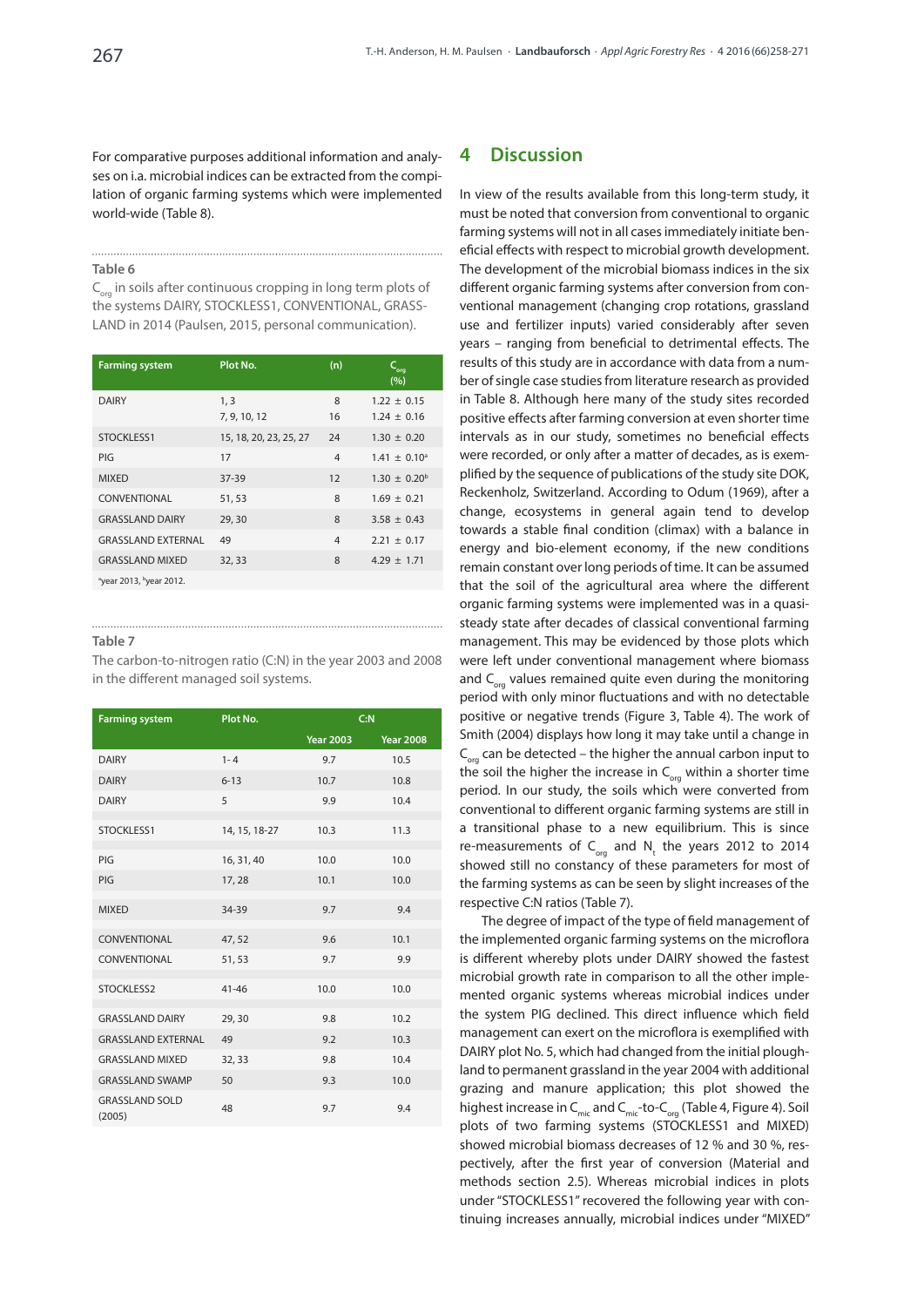#### **Table 8**

Reported responses of microbial indices after conversion from conventional to organic farming listed by publication date.

| <b>Experimental system/Site</b>                  | Years under<br>observation | <b>Microbial parameter</b>                                                                                           | Response                                                                                      | <b>References</b>             |
|--------------------------------------------------|----------------------------|----------------------------------------------------------------------------------------------------------------------|-----------------------------------------------------------------------------------------------|-------------------------------|
| Kutztown, Pennsylvania, USA                      | $\mathbf{1}$               | $C_{\text{mic}}$                                                                                                     | 0 - 37 % increase                                                                             | Doran et al. (1987)           |
| Frankstone, Victoria, Australia                  | 3                          | fungi, bacteria                                                                                                      | increases                                                                                     | Sivaplan et al. (1993)        |
| SAFS, UC Davis, California, USA                  | 4                          | $C_{\text{mic}}$ (CFE)<br>basal CO <sub>2</sub>                                                                      | ~25 % increase<br>increase                                                                    | Gunapala and Scow (1998)      |
| SAFS, UC Davis, California, USA                  | $\overline{7}$             | $C_{\text{mic}}$ (CFE)<br>microbial biomass-N<br><b>SIR</b><br>diversity (PLFA)                                      | 0-55 % increase<br>$\sim$ 8-50 % increase<br>~66 % increase<br>similar                        | Bossio et al. (1998)          |
| DOK, Reckenholz, Switzerland <sup>1</sup>        | 18                         | $\mathsf{C}_{\mathsf{mic}}$<br>$C_{\text{mic}}$ -to- $C_{\text{org}}$<br>qCO <sub>2</sub>                            | similar<br>decrease - 4 % increase<br>similar                                                 | Fließbach and Mäder (2000)    |
| Ensmad, Suttgart-Hohenheim, Germany              | 22                         | $C_{\text{mic}}$<br>C <sub>mic</sub> -to-C <sub>org</sub>                                                            | 0-32 % increase<br>no difference                                                              | <b>Friedel (2000)</b>         |
| Southern Germany, Nine locations                 | 10                         | $\mathsf{C}_{\mathsf{mic}}$<br>$C_{\text{mic}}$ -to- $C_{\text{ora}}$                                                | $\sim$ 10-15 % increase<br>$\sim$ 10-15 % increase                                            | Emmerling et al. (2001)       |
| DOK, Reckenholz, Switzerland <sup>2</sup>        | 21                         | microbial diversity<br>qCO <sub>2</sub>                                                                              | increase<br>decease                                                                           | Mäder et al. (2002)           |
| Burgrain, Schweiz                                | 10                         | $C_{\text{mic}}$                                                                                                     | inconclusive                                                                                  | Oberholzer (2004)             |
| <b>SKAL farms in Netherland</b>                  | 3                          | oligotrophic bacteria<br>basal CO <sub>2</sub>                                                                       | 65 % increase<br>70 % increase                                                                | van Diepeningen et al. (2006) |
| Colle Valle Agricultura, Viterbo, Italy          | $6 - 7$                    | $C_{\rm mic}$<br>$C_{\text{mic}}$ -to- $C_{\text{org}}$<br>qCO <sub>2</sub>                                          | increase<br>increase<br>decrease                                                              | Marinari et al. (2006)        |
| CEFS, Goldsboro, NC, USA                         | 3                          | $\mathsf{C}_{\mathsf{mic}}$<br>basal CO <sub>2</sub>                                                                 | > 50 % increase<br>> 80 % increase                                                            | Tu et al. (2006)              |
| CARDC, Wooster, Ohio, USA                        | $\overline{4}$             | microbial biomass-N                                                                                                  | 43 % increase                                                                                 | Briar et al. (2007)           |
| DOK, Reckenholz, Switzerland <sup>2</sup>        | 21                         | $Cmic$ (CFE)<br>$C_{\text{mic}}$ -to- $C_{\text{org}}$<br>dehydrogenase activity<br>basal $CO2$<br>qCO <sub>2</sub>  | 0-43 % increase<br>30-40 % increase<br>71-100 % increase<br>no difference<br>27-30 % decrease | Fließbach et al. (2007)       |
| DOK, Reckenholz, Switzerland <sup>2</sup>        | 25                         | bacterial and fungal<br>diversity (PLFA)                                                                             | increase                                                                                      | Esperschütz et al. (2007)     |
| Parnaiba, Piauí State, Northeast Brazil          | $\overline{2}$             | $C_{\rm mic}$<br>$\mathsf{C}_{\mathsf{mic}}\text{-}\mathsf{to}\text{-}\mathsf{C}_{\mathsf{org}}$<br>qCO <sub>2</sub> | 51-121 % increase<br>60-120 % increase<br>19-37 % decrease                                    | Araújo et al. (2008)          |
| DOK, Reckenholz, Switzerland <sup>2</sup>        | 27                         | $Cmic$ (CFE)<br>bacterial-C<br>muramic acid<br>fungal/bacterial ratio<br>ATP                                         | 87 % increase<br>35 % increase<br>33 % increase<br>19 % decrease<br>92 % increase             | Joergensen et al. (2010)      |
| NESC, Nafferton, Northeast England               | 6                          | free-living N-fixers<br>(qPCR)                                                                                       | decrease                                                                                      | Orr et al. (2011)             |
| Darmstadt trial, Darmstadt, Germany <sup>3</sup> | 10                         | $\mathsf{C}_{_{\sf mic}}$<br>$C_{\text{mic}}$ -to- $C_{\text{org}}$                                                  | 12.5 % decrease<br>8.5 % decrease                                                             | Heinze et al. (2011)          |
| Parnaiba, Piauí State, Northeast Brazil          | 10                         | $\mathsf{C}_{\mathsf{mic}}$<br>$C_{\text{mic}}$ -to- $C_{\text{org}}$<br>$qCO$ <sub>2</sub>                          | 400 % increase<br>11-70 % increase<br>40 % decrease                                           | Santos et al. (2012)          |

For this compilation data from the 'Conventional vs. BIORG, <sup>2</sup>CONMIN vs. BIOORG and <sup>3</sup>INORG vs. FYM plots were chosen for comparison. Microbial parameter: C<sub>mic</sub> = microbial biomass-C; SIR = substrate induced respiration; C<sub>mic</sub>-to-C<sub>org</sub> = % C<sub>mic</sub> of total C<sub>org</sub>; qCO<sub>2</sub> = unit CO<sub>2</sub> released per unit C<sub>mic</sub> (specific respiration); ATP = adenosine triphosphate.

management remained unchanged during the monitoring period (Table 4). This difference in mode of biomass development could not be attributed to a lack of manure application (Table 3) since plots under "MIXED" with no increases had inputs of different types of farm manure in comparison to "STOCKLESS1" with hardly any manure application; however this difference may be attributed to differences in crop residue input. The leading crop under "STOCKLESS1" were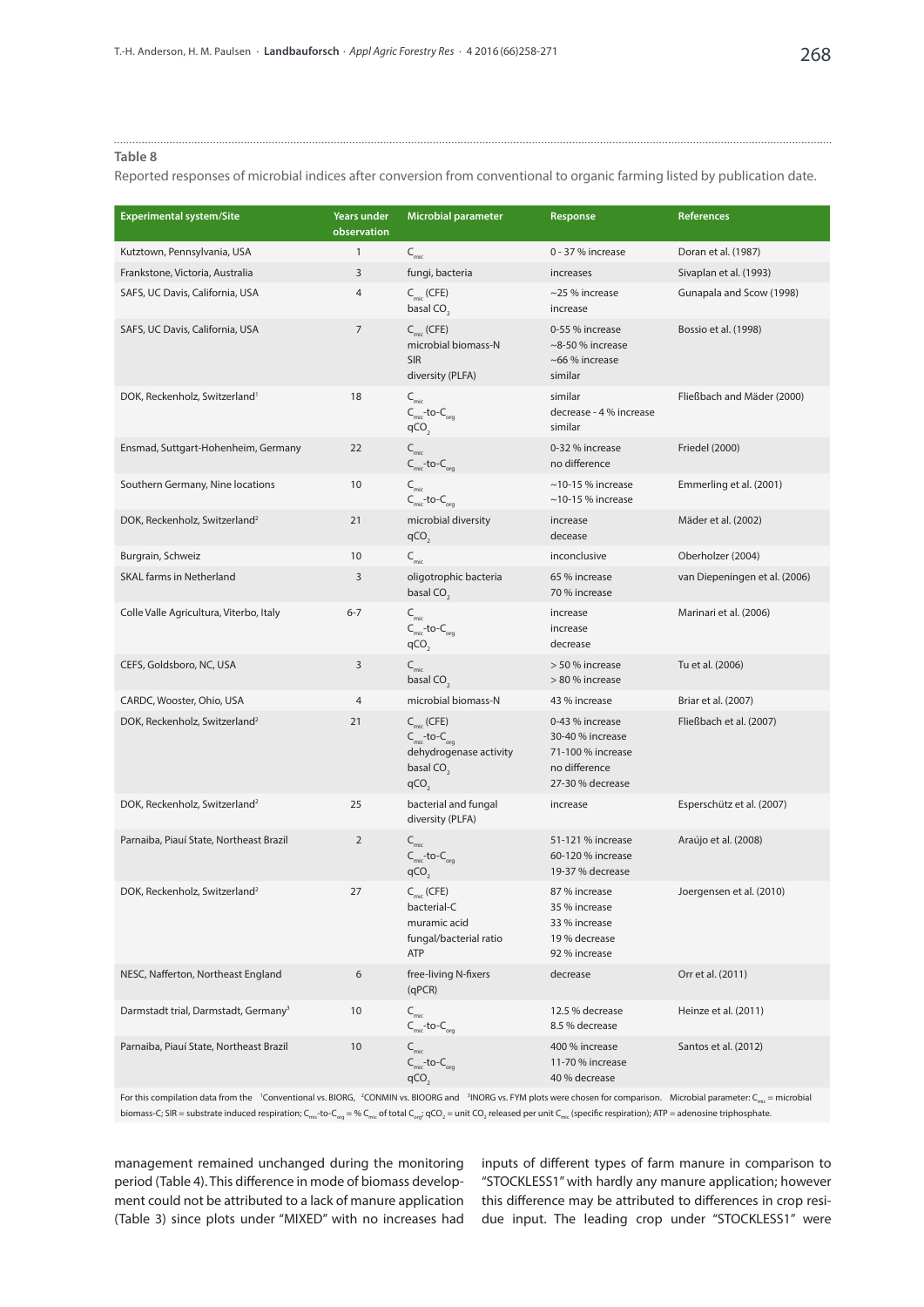legumes (clover grass, field peas), which are crops with humus reproduction, in comparison to cereals/linseed under "MIXED" (Table 2). The latter are crops with humus demand with respect to humus balances (Kasper et al., 2015; Kolbe, 2013 and Table 2). A recycling of 100 % of the grain crop residues and clover grass material in plots under "STOCKLESS1" are a further significant difference with respect to the management under "MIXED" with only 50 % of residue material remaining (Table 3). Accordingly it can be assumed that all six implemented organic farming systems will have a different pace of development towards a new equilibrium. From the earlier studies on organic matter turnover it is known that it can take many decades until a new equilibrium is reached, particularly in those soils with manure application (i.e. Jenkinson et al., 1987; van der Linden et al., 1987).

As mentioned before the parameter  $C_{\text{mic}}$ -to- $C_{\text{cor}}$  denotes the availability of  $C_{\text{obs}}$  and nutrients for microbial growth. This intricate relationship between microbial growth and metabolic activity to C:N:P ratios in soils has recently been investigated (Ehlers et al., 2010; Li et al., 2012; Hartman and Richardson, 2013) whereby P again was identified as an important growth promotor. In our field system "DAIRY", the carbon additives in the form of different types of manure applications plus legumes as crop residues seem to supply the soils with sufficient N and P, which enables the microflora to use more carbon for growth in comparison to the starting situation and to the other organic systems, since the %  $C_{\text{min}}$  of total C<sub>org</sub> rose from 2.4 to 2.8 (Table 4). Although these plots lost 8.4 to 25 % P over time, they were plots with the highest  $C_{\text{mic}}$  and  $C_{\text{mic}}$ -to- $C_{\text{ora}}$  increases for ploughland in the year 2008 which indicates these plots still have a sufficient P level. Under controlled laboratory conditions it could be shown that micro-organisms stop growing under carbon surplus if N but moreover P is a limiting factor (Anderson and Gray, 1991). Under such conditions the  $C_{\text{min}}$ -to- $C_{\text{max}}$  ratio would decrease with time. This can be demonstrated with plots changed to "PIG" land use initially under conventional farming with the highest  $C<sub>mic</sub>$ -to- $C<sub>ora</sub>$  ratio of 3.1 to 4.0. Conversion to organic farming, with respect to the chosen cropping system, was negative since plots lost microbial biomass and the use of  $C_{\text{obs}}$  was sub-optimal since this initially high  $C_{\text{min}}$ -to- $C_{\text{out}}$  ratio had decreased by 13 % to 27 %.

The microflora has to compete with plants for nutrients. The C:N:P ratio of the micro-environment must be optimal for growth in order to sustain a cell-internal C:N:P: ratio of fungi and bacteria which amounted on average to 10:2:1 under pure culture condition (Anderson and Domsch, 1980) and to 36:5:1 under soil condition (Griffiths et al., 2012). This C:N:P relations and microbial activity can be largely influenced by input and quality of organic matter (Amaral and Abelho, 2016). To evaluate the fate of microbial growth potentials more precisely in organic farming systems, analysis of the nutrient transfer and nutrient status respectively seems necessary. Such an approach was recently attempted for plots under the organic system DAIRY with respect to phosphate (Ohm et al., 2015).

## **5 Conclusions**

After conversion to organic farming the framework conditions of the soils will determine whether or how fast the microflora will respond to the diversity of organic substances entering the soil system. Of major importance seems to be here an optimal C:N:P ratio that organic inputs and management can develop their full potential for enhancing microbial growth and activity with respect to organic matter decomposition. This would necessitate knowledge about the nutrient transfer and how nutrients can be controlled (managed) to avoid nutrient limitations for optimal microbial conditions. Here the  $C<sub>mic</sub>$ -to- $C<sub>ora</sub>$  ratio is a sensitive indicator of nutrient deficits.

Crop rotation systems under conventional management with mineral and organic fertilization correspond to results obtained with organic farming with respect to  $C_{\text{min}}$  growth and the  $C_{\text{mic}}$ -to- $C_{\text{ora}}$  ratio in our study.

## **Acknowledgements**

We thank Susanne Behn, Silke Weis, Ute Wildschütz and Klaus Stribrny for reliable technical assistance. This work was started while T.-H. Anderson was a member of the Thünen Institute of Biodiversity formerly called Institute of Agroecology, BFAL

#### **References**

Adams TMcM, Laughlin RJ (1981) The effects of agronomy on the carbon and nitrogen content in the soil biomass. J Agric Sci 97:319-327

- Agroscope FAL Reckenholz (2004) Integrierter und biologischer Anbau im Vergleich : Anbausystemversuch Burgrain ; Resultate aus 12 Jahren Forschung (1991-2002). Zürich : FAL, 92 p, SchR FAL 52
- Amaral F, Abelho M (2016) Effects of agricultural practices on soil and microbial biomass carbon, nitrogen and phosphorus content : a preliminary case study [online]. To be found at <http:/[/www.web-ecol.](http://www.web-ecol.net/16//3/2016/) [net/16//3/2016/>](http://www.web-ecol.net/16//3/2016/) [quoted 28.09.2016]
- Anderson JPE, Domsch KH (1978) A physiological method for the quantitative measurement of microbial biomass in soils. Soil Biol Biochem 10:215-221
- Anderson JPE, Domsch KH (1980) Quantities of plant nutrients in the microbial biomass of selected soils. Soil Sci 130:211-216
- Anderson T-H (2003) Microbial eco-physiological indicators to assess soil quality. Agric Ecosyst Environ 98(2003)1-3:285-293
- Anderson T-H, Domsch KH (1986) Carbon link between microbial biomass and soil organic matter. In: Megusar F, Gantar M (eds) Perspectives in microbial ecology. Ljubljana : Slovene Soc Microbiol, pp 467-471
- Anderson T-H, Domsch KH (1989) Ratios of microbial biomass carbon to total organic carbon in arable soils. Soil Biol Biochem 21(4):471-479
- Anderson T-H, Gray TRG (1991) The influence of soil organic carbon on microbial growth and survival. In: Wilson WS (ed) Advances in soil organic matter research : the impact on agriculture and the environment. Melksham, Wiltshire : Redwood Pr, pp 253-266
- Araújo ASF, Santos V. Monteiro RTR (2008) Responses of soil microbial biomass and activity for practices of organic and conventional farming systems in Piauí State, Brazil. Eur J Soil Biol 44:225-230
- BGR Bundesanstalt für Geowissenschaften und Rohstoffe (2008) World reference base for soil resources 2006 : ein Rahmen für internationale Klassifikation, Korrelation und Kommunikation. Hannover : BGR, 128 p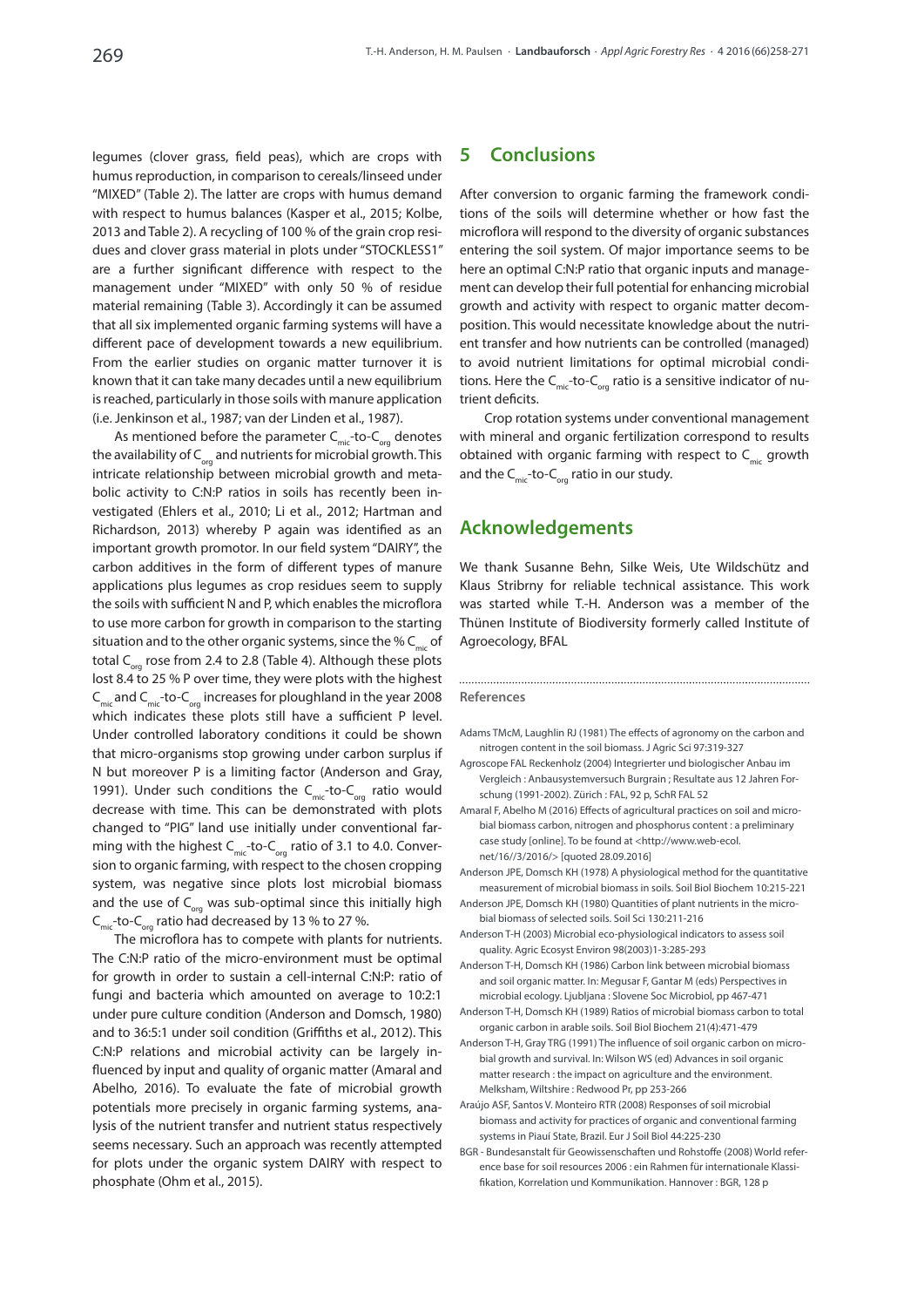- Birkhofer K, Bezemer TM, Bloem J, Bonkowski M, Christensen S, Dubois D, Ekelund F, Fließbach A, Gunst L, Hedlund K, Mäder P, Mikola J, Robin C, Setälä H, Tatin-Froux F, Van der Putten WH, Scheu S (2008) Long-term organic farming fosters below and aboveground biota : implications for soil quality, biological control and productivity. Soil Biol Biochem 40:2297-2308
- Böhm H, Paulsen HM, Fischer J, Moos JH, Rahmann G (2014) Nutrients and weeds through 13 years of organic farming. In: Plantekongres 2014 : sammendrag af indlaeg, 14.-15. Januar i Herning Kongrescenter. Frederiksberg, pp 294-297
- Bossio DA, Scow KM, Gunapala N, Graham KJ (1998) Determination of soil microbial communities : effects of agricultural management, season, and soil type on phospholipid fatty acid profiles. Microb Ecol 36:1-12
- Briar SS, Grewal PS, Samasekhar N, Stinner D, Miller SA (2007) Soil nematode community, organic matter, microbial biomass and nitrogen dynamics in field plots transitioning from conventional to organic management. Appl Soil Ecol 37:256-288
- Brookes PC, Powlson DS, Jenkinson DS (1984) Phosphorus in the soil microbial biomass. Soil Biol Biochem 16:169-175
- Diacono M, Montemurro F (2010) Long-term effects of organic amendments on soil fertility : a review. Agron Sustainable Dev 30:401-422
- Dickinson CH, Pugh GJF (1974) Biology of plant litter decomposition : vol. 1. London : Acad Pr, 241 p
- Diepeningen van AD, de Vos OJ, Korthals GW, van Bruggen AHC (2006) Effects of organic versus conventional management on chemical and biological parameters in agricultural soils. Appl Soil Ecol 31:120-135
- Doran JW, Fraser DG, Culik MN, Liebhardt WC (1987) Influence of alternative and conventional agricultural management on soil microbial processes and nitrogen availability. Am J Altern Agric 2:99-106
- Ehlers K, Bakken L, Frostegård Å, Frossard E, Bünemann EK (2010) Phosphorous limitation in a Ferralsol : impact on microbial activity and cell internal P pools. Soil Biol Biochem 42:558-566
- Elliott ET (1997) Rational for developing bioindicators of soil health. In: Pankhurst C, Doube B, Gupta V (eds) Biological indicators of soil health. Wallingford : CAB Int, pp 49-78
- Emmerling C (2005) Soil microbial biomass and activity and the lasting impact of agricultural deintensification. In: Ray RC (ed) Microbial biotechnology in agriculture and aquaculture : vol 1. Enfield NH : Science Publ, pp 239-260
- Emmerling C, Udelhoven T, Schröder D (2001) Response of soil microbial biomass and activity to agricultural de-intensification over a 10 year period. Soil Biol Biochem 33:2105-2114
- Esperschütz J, Gattinger A, Mäder P, Schloter M, Fließbach A (2007) Response of soil microbial biomass and community structures to conventional and organic farming systems under identical crop rotations. FEMS Microbiol Ecol 61:26-37
- FIBL (2000) Results from a 21 year old field trial : organic farming enhances soil fertility and biodiversity. FIBL Dossier 1, 16 p
- Fließbach A, Mäder P (2000) Microbial biomass and size-density fractions differ between soils of organic and conventional agricultural systems. Soil Biol Biochem 32:757-768
- Fließbach A, Oberholzer H-R, Gunst L, Mäder P (2007) Soil organic matter and biological quality indicators after 21 years of organic and conventional farming. Agric Ecosyst Environ 118:273-284
- Francaviglia R (ed) (2004) Agricultural impacts on soil erosion and soil biodiversity : developing indicators for policy analysis ; proceedings from an OECD Expert Meeting ; Rome, Italy, March 2003. Paris : OECD, 626 p
- Friedel JK (2000) The effect of farming system on labile fractions of organic matter in Calcari-Epileptic regosols. J Plant Nutr Soil Sci 163:41-45
- Griffiths BS, Spilles A, Bonkowski M (2012) C:N:P stoichiometry and nutrient limitation of the soil microbial biomass in a grazed grassland site under experimental P limitation or excess [online]. To be found at <[https://eco](https://ecologicalprocesses.springeropen.com/articles/10.1186/2192-1709-1-6)[logicalprocesses.springeropen.com/arti](https://ecologicalprocesses.springeropen.com/articles/10.1186/2192-1709-1-6)
	- [cles/10.1186/2192-1709-1-6>](https://ecologicalprocesses.springeropen.com/articles/10.1186/2192-1709-1-6)[quoted 28.09.2016]
- Gunapala N, Scow KM (1998) Dynamics of soil microbial biomass and activity in conventional and organic farming systems. Soil Biol Biochem 30:805- 816
- Hartman WH, Richardson CJ, (2013) Differential nutrient limitation of soil microbial biomass and metabolic quotients (qCO<sub>2</sub>) : is there a biological stoichiometry of soil microbes? PLoS One 8(3):e57127, doi:10.1371/journal.pone.0057127
- Höper H, Kleefisch B (2001) Untersuchung bodenbiologischer Parameter im Rahmen der Boden-Dauerbeobachtung in Niedersachsen : bodenbiologische Referenzwerte und Zeitreihen. Hannover : NLfB, 94 p, Arbeitshefte Boden 2001/4
- Heinemeyer O, Insam H, Kaiser EA, Walenzik G (1989) Soil microbial biomass and respiration measurements : an automated technique based on infra-red gas analysis. Plant Soil 116: 191-195
- Heinze S, Ottmanns M, Joergensen RG, Raupp J (2011) Changes in microbial biomass indices after 10 years of farmyard manure and vegetal fertilizer application to a sandy soil under organic management. Plant Soil 343:221-234
- Jenkinson DS, Hart PBS, Rayner RH, Parry LC (1987) Modelling the turnover of organic matter in long-term experiments at Rothamstedt. Intecol Bull 15:1-8
- Jenkinson DS, Ladd JN (1981) Microbial biomass in soil : measurement and turnover. In: Paul EA, Ladd JN (eds) Soil biochemistry : vol. 5. New York : Dekker, pp 415-471
- Joergensen RG, Emmerling C (2006) Review article: Methods for evaluating human impact on soil microorganisms based on their activity, biomass, and diversity in agricultural soils. J Plant Nutr Soil Sci 169:295-309
- Joergensen RG, Mäder P, Fließbach A (2010) Long-term effects of organic farming on fungal and bacterial residues in relation to microbial energy metabolism. Biol Fertil Soils 46:303-307
- Kasper M, Freyer B, Hülsbergen KJ, Schmid H, Friedel JK (2015) Humus balances of different farm production systems in main production areas in Austria. J Plant Nutr Soil Sci 178(1):25-34
- Köhn M (1928) Beiträge zur Theorie und Praxis der mechanischen Bodenanalyse. Landw Jahrbuch 67(4):486-546
- Kolbe H (ed) (2013) Standortangepasste Humusbilanzierung im konventionellen Ackerbau : Informationen für Praxis, Beratung und Schulung [online]. To be found at [<http://www.qucosa.de/fileadmin/data/qucosa/doc](http://www.qucosa.de/fileadmin/data/qucosa/documents/11781/LfULG-Bericht_A4_Humusbilanzierung_kon4.pdf)[uments/11781/LfULG-Bericht\\_A4\\_Humusbilanzierung\\_kon4.pdf](http://www.qucosa.de/fileadmin/data/qucosa/documents/11781/LfULG-Bericht_A4_Humusbilanzierung_kon4.pdf)> [quoted 17.10.2016]
- Li Y, Wu J, Liu S, Shen J, Huang D, Su Y, Wie W, Syers K (2012) Is the C:N:P stoichiometry in soil and soil microbial biomass related to the landscape and land use in southern subtropical China? Global Biogeochem Cycles 26(4):GB4002, doi: 10.1029/2012GB004399
- Linden van der AMA, Veen van JA, Frissel MJ (1987) Modelling soil organic matter levels after long-term applications of crop residues, and farmyard and green manures. Plant Soil 101:21-28
- Lindenthal Th, Vogl CR, Hess J (1996) Forschung im ökologischen Landbau : integrale Schwerpunktthemen und Methodikkriterien. Förderungsdienst SH 1996/2c
- Lynch JM (1991) Sources and fate of soil organic matter. In: Wilson WS, Gray TRG, Greenslade DJ, Harrison RM, Hayes MHB (eds) Advances in soil organic matter research : the impact on agriculture and the environment. Cambridge : Royal Soc Chem, pp 231-237
- Mäder P, Fließbach A, Dubois D, Gunst L, Fried P, Niggli U (2002) Soil fertility and biodiversity in organic farming. Science 296:1694-1697
- Marinari S, Mancinelli R, Campiglia E, Grego S (2006) Chemical and biological indicators of soil quality in organic and conventional farming systems in Central Italy. Ecol Indic 6(4):701-711
- Oberholzer H-R (2004) Mikrobiologische Eigenschaften des Bodens. SchR FAL 52:59-64
- Odum EP (1969) The strategy of ecosystem development. Science 164:262- 270
- Ohm M, Schüler M, Fystro G, Paulsen HM (2015) Redistribution of soil phosphorus from grassland to cropland in an organic dairy farm. Landbauforsch Appl Agric Forestry Res 65 (3/4):193-204
- Orr CH, James A, Leifert C, Cooper JM, Cummings SP (2011) Diversity and activity of free-living nitrogen-fixing bacteria and total bacteria in organic and conventionally managed soils. Appl Environ Microbiol 77:911-919